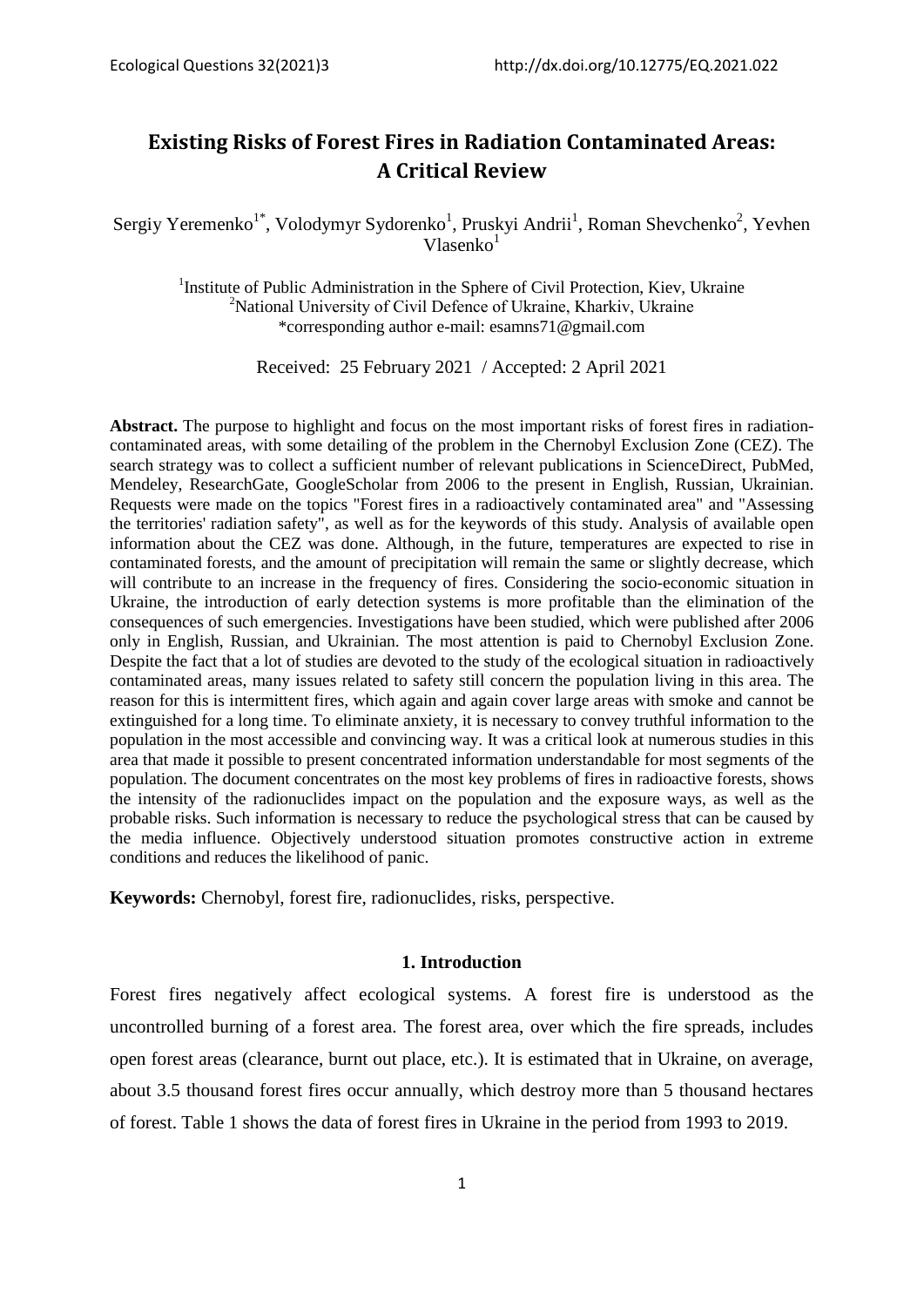|      | Number of forest | Burnt area, |      | Number of forest | Burnt area, |
|------|------------------|-------------|------|------------------|-------------|
| Year | fires, pcs.      | ha          | Year | fires, pcs.      | ha          |
| 1993 | 2967             | 3178        | 2007 | 6100             | 13787       |
| 1994 | 7396             | 10023       | 2008 | 4042             | 5529        |
| 1995 | 3758             | 3537        | 2009 | 7836             | 6315        |
| 1996 | 4908             | 12624       | 2010 | 3240             | 3668        |
| 1997 | 2308             | 1466        | 2011 | 2526             | 1049        |
| 1998 | 3906             | 4408        | 2012 | 2163             | 3478        |
| 1999 | 6035             | 5475        | 2013 | 1113             | 418         |
| 2000 | 3696             | 1618        | 2014 | 2003             | 13778       |
| 2001 | 3205             | 3772        | 2015 | 3813             | 14691       |
| 2002 | 6383             | 4983        | 2016 | 1249             | 1249        |
| 2003 | 4527             | 2833        | 2017 | 3131             | 5939        |
| 2004 | 1876             | 595         | 2018 | 1297             | 1367        |
| 2005 | 4223             | 2325        | 2019 | 1261             | 1065        |
| 2006 | 3842             | 4287        |      |                  |             |

Table 1. Dynamics of forest fires in Ukraine (MNS Ukrayiny)

A similar situation is observed in other countries of the world. For example:

- In the period 1990-2003, 84 large forest fires were registered in Greece, which exceeded 1000 ha (Dimitrakopoulos et al., 2011);

- From 1990 to 2013, 27273 fires were registered in Portugal, an average of 1136 fires burn 107 hectares per year (Tonini et al., 2017).

Also, numerous fires are recorded in other European countries (Modugno et al., 2016), in Latin America (Armenteras et al., 2017), in Africa (Kganyago et al., 2021), etc. So the problem is common and no continent or country is an exception.

The situation with forest fires becomes most unfavourable if a fire occurs in an area contaminated with long-lived radionuclides like  $^{137}Cs$  (half-life 30.1 years) and  $^{90}Sr$  (half-life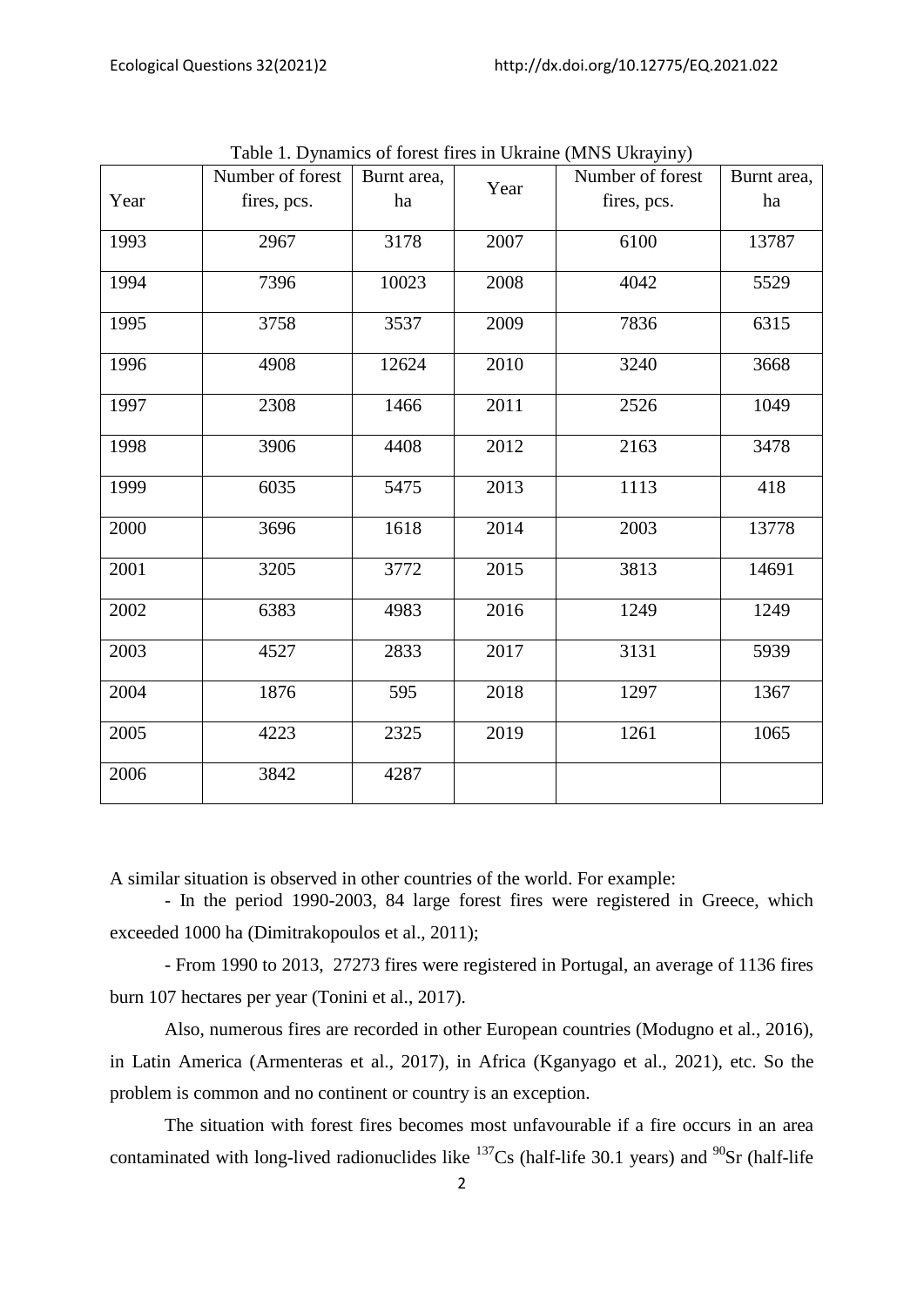29.1 years), as a zone contaminated as a result of the Chernobyl accident. This is due to the fact that since the accident at the 4th unit of the Chernobyl nuclear power plant, a very slow natural clearing of radioactive contamination has been observed. The  $137Cs$  removal, as an environmental indicator, is less than one percent per year (MAGATE, 2008). At the same time, climate and land use changes have increased the risk of large forest fires in the Eastern European region, including the transboundary territories of Ukraine and Belarus contaminated with radionuclides (Evangeliou et al., 2015). As reported the Regional Eastern European Fire Monitoring Centre (REEFMC), more than 1147 wildfires on the territory of the Chernobyl Exclusion Zone (CEZ) occurred in 20 years (from 1993 to 2013) (Dvornik et al., 2018; Zibtsev et al., 2015).

As you know, forest ecosystems were one of the main ecosystems polluted by the Chernobyl precipitation. More than 60% of the forest lands in the Ukrainian and Belarusian exclusion zones are pine forests, mainly *Pinus sylvestris* L. The litter formed in the pine forest is the main combustible material for forest fires and, as reported in (Agapkina et al., 1995; Ipatyev et al., 1999), it can concentrate up to 90% of radionuclides from their total amount in the forest ecosystem.

In this regard, the purpose of current paper is to highlight and focus on the most important risks of forest fires in radiation-contaminated areas, with some detailing of the problem in the CEZ.

# **2. Materials and Methods**

### **2.1. Review of sources**

The search strategy was to collect a sufficient number of relevant publications in ScienceDirect, PubMed, Mendeley, ResearchGate, GoogleScholar from 2006 to the present in English, Russian, Ukrainian. Requests were made on the topics "Forest fires in a radioactively contaminated area" and "Assessing the territories' radiation safety", as well as for the keywords of this study. Additional publications were identified from the references in the discovered publications and from the authors' own files.

# **2.2. Some information about the CEZ**

The exclusion zone and the zone of unconditional (obligatory) resettlement is a part of the territory that has undergone the greatest radioactive contamination due to the Chernobyl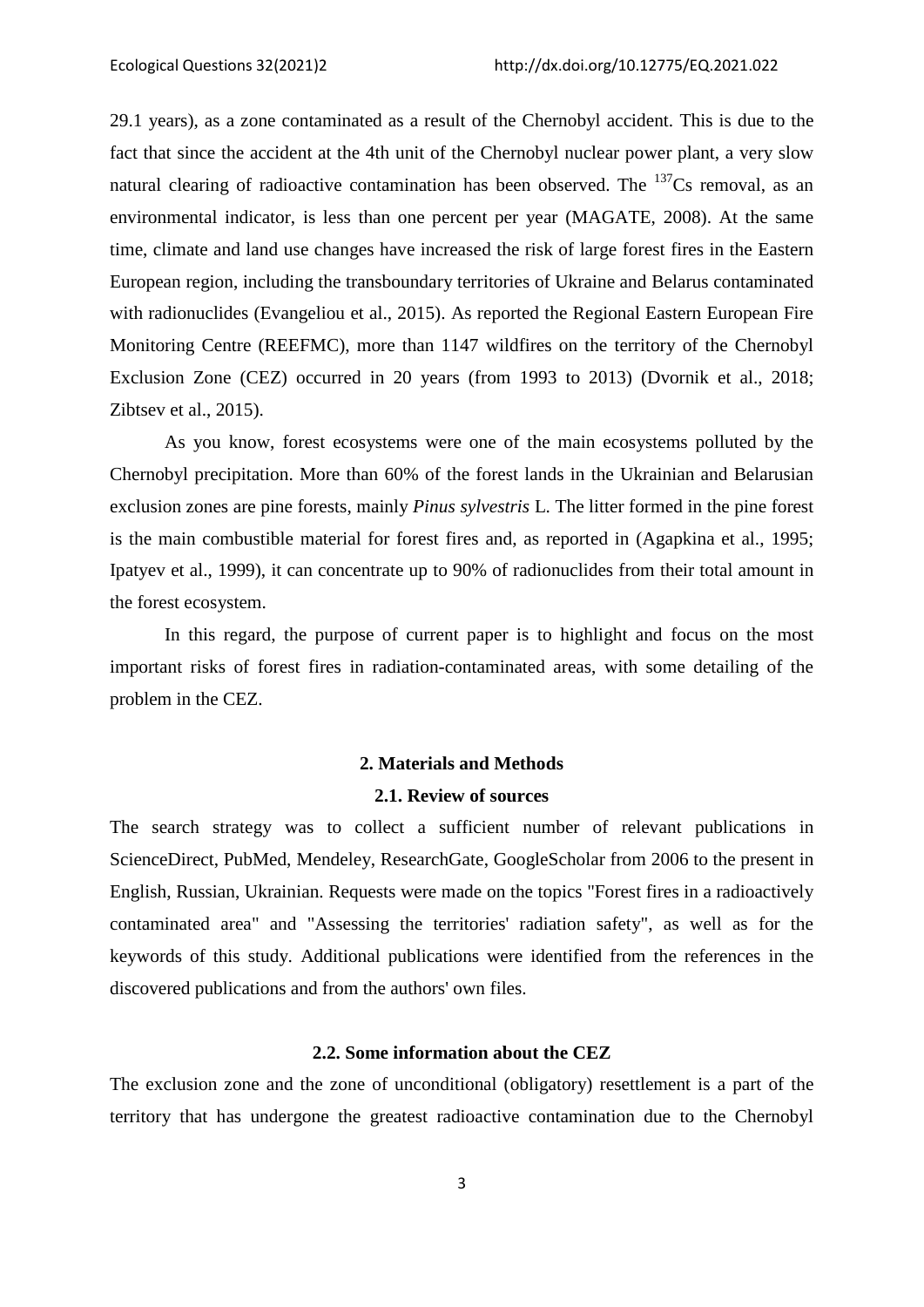disaster, with a special form of management, the lands of which have been taken out of economic circulation. The geographic location of the CEZ is shown in Figure 1.

The main routes of migration of radionuclides outside the CEZ are:

- water (river) runoff (Pripyat river) - about 65%;

- in case of fires 24%;
- air (wind) transfer 10%;

- technogenic migration and biogenic removal - 0.5% each (Azarov et al., 2016; Khan et al., 2019a).

Table 2 shows data on the radioactive contamination of various objects and territories of the CEZ (Azarov et al., 2016).



Figure 1. The Chernobyl Exclusion Zone (https://www.kommersant.ru/projects/chernobyl)

|       | Table 2. Stocks of radionuclides in various objects and territories of the CEZ (Azarov et al., |  |  |  |
|-------|------------------------------------------------------------------------------------------------|--|--|--|
| 2016) |                                                                                                |  |  |  |

| Object/territory                    |                      | Activity, Bq        | Area                |                        |
|-------------------------------------|----------------------|---------------------|---------------------|------------------------|
|                                     |                      | $^{90}$ Sr          | TYE                 |                        |
| The territory of the Chornobyl zone | $1.44 \cdot 10^{13}$ | $6.4 \cdot 10^{11}$ | $2.6 \cdot 10^{10}$ | $2044$ km <sup>2</sup> |
| Forests                             | $8.4 \cdot 10^{13}$  | $3.7 \cdot 10^{11}$ | $1.5 \cdot 10^{10}$ | $768 \text{ km}^2$     |
| Former farmland                     | $6.1 \cdot 10^{13}$  | $2.7 \cdot 10^{11}$ | $2.10^{10}$         | 484 $km^2$             |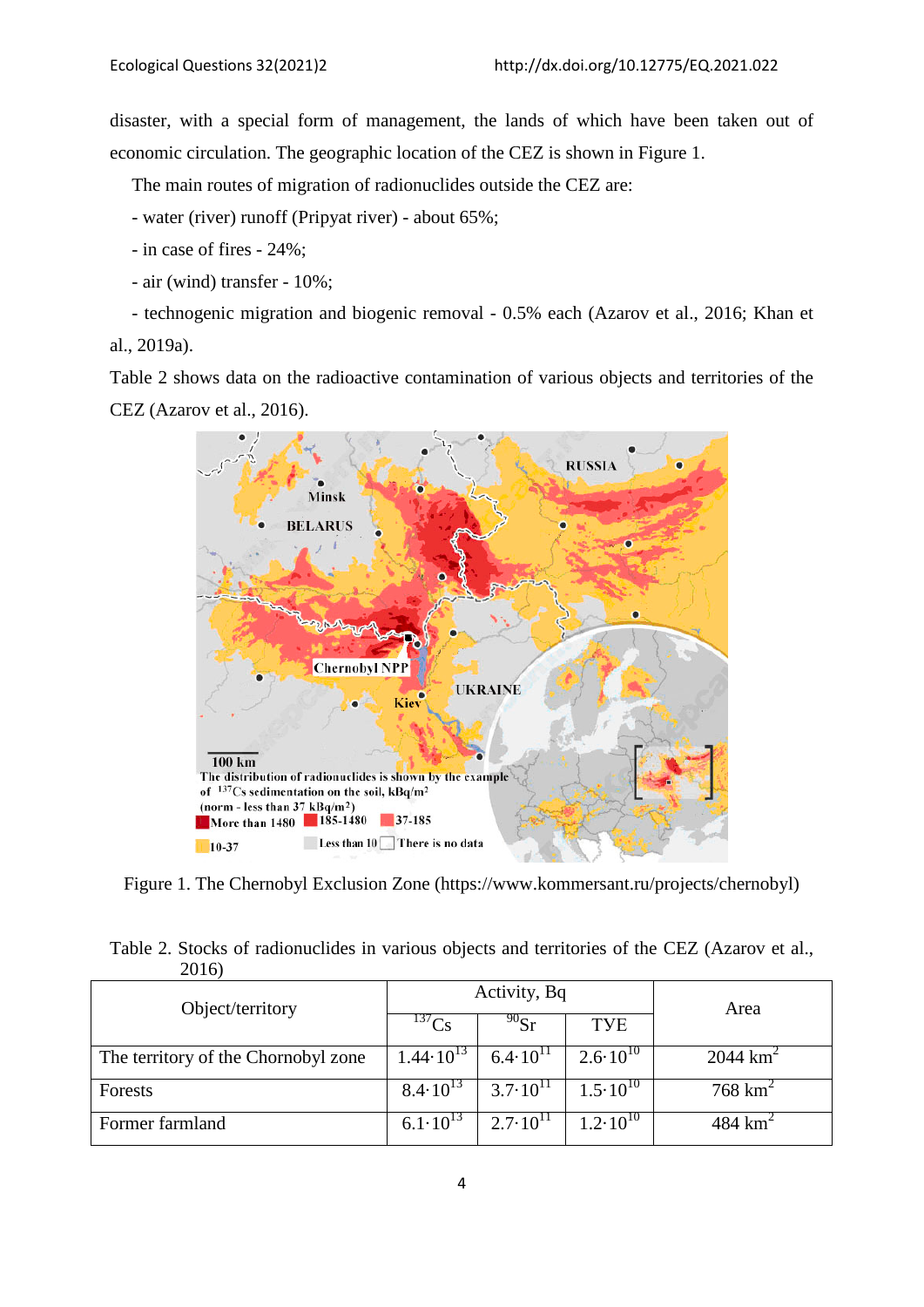| Radioactive waste protection point | $1.4 \cdot 10^{14}$ | $\begin{array}{ c c c c c c } \hline 8.2.10^{12} & 3.3.10^{11} \hline \end{array}$ | 800 pcs. |
|------------------------------------|---------------------|------------------------------------------------------------------------------------|----------|
| <b>Shelter Object</b>              | $1.3 \cdot 10^{14}$ | 7.4.10 <sup>13</sup> 2.7.10 <sup>12</sup>                                          | pcs.     |

Forests occupy 45% of the territory of the Exclusion Zone (102 thousand hectares). In terms of forest-growing zoning, they belong to the Polesie zone of Ukraine and are located in Novoshepelivsko-Vilchansky and Pripyatsko-Dneprovsky floodplain-pine forest areas. Preferred landscapes here are above-floodplain terraces, watershed plains and river valleys.

During the time after the Chernobyl disaster, more than 1147 fires of a different nature occurred in the 30-kilometer zone, as a result of which 3092 different buildings and about 25,000 hectares of forests and former farmland burned down. The most large-scale fires occurred in August 1992 on a total area of 17000 hectares of meadows and forests, including a crown fire on an area of more than 5000 hectares (Kyyivs'ka oblast'). There are many concerns about the increased frequency of large forest fires in contaminated areas, including exposure to radionuclides during a fire and long-range transport of re-suspended radionuclides in smoke plumes (Jones et al., 2020; Evangeliou et al., 2016).

In the absence of traditional economic activity in the exclusion zone, for 30 years there has been an intensive accumulation of hazardous combustible material in forests and meadows. Excessively high density of stands in pine forests throughout the Exclusion Zone, different ages of trees and the presence of young trees at forest edges increase the risk of highintensity upstream large-scale wildfires.

### **3. Results and Discussion**

### **3.1. Causes of forest fires in radioactively contaminated areas and related problems**

As studies show, more than 90% of all cases occurred due to anthropogenic factors (Dvornik et al., 2017). Fires occur due to vehicles, machinery, power lines, arson and other anthropic factors (Dvornik et al., 2017, Vambol et al., 2019a). The most flammable period is April-May. So, in the spring, on average, 52% of all fires occur in the forests of the country annually, which cover about 800 hectares of the total area of fires (Azarov et al., 2016). This time coincides with the beginning of agricultural work, and a significant number of forest fires arise from agricultural arson and the burning of dry vegetation. This situation is no exception, as in many developing countries, due to demographic changes and increasing pressure on plant resources, the use of fire as a tool for land clearing has increased rapidly over the past few decades (Goldammer et al., 2008). Due to difficult economic conditions and different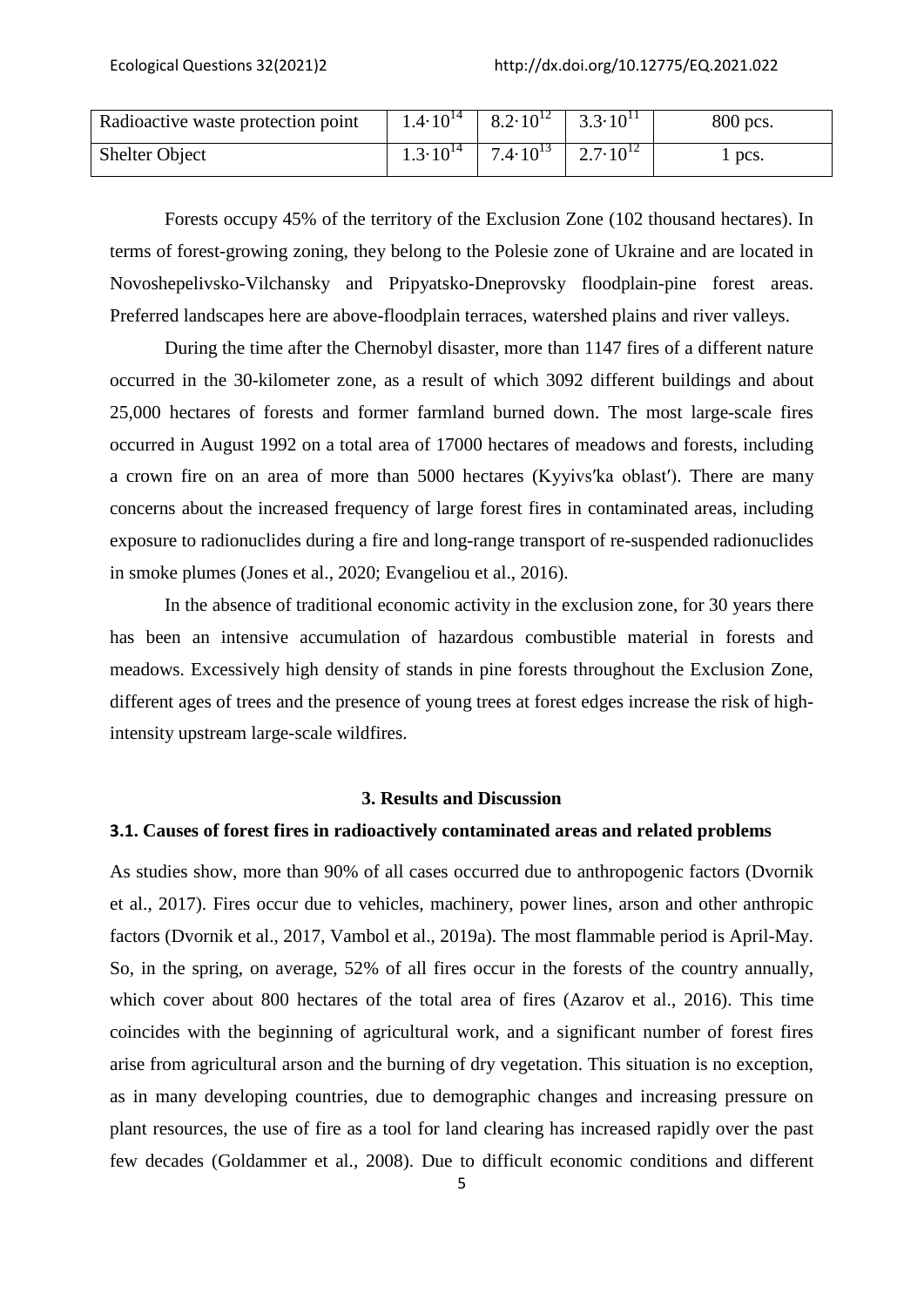political situations in some countries of Eurasia, the ability to effectively manage forest fires has diminished to such an extent that fires are becoming almost uncontrollable (Goldammer, 2006). Thus, if a fire covers large areas and cannot be easily extinguished with local equipment, there is the potential for a large-scale fire that cannot be extinguished even with air suppression. A similar situation is observed in Ukraine, where in the territories radioactively contaminated after the Chernobyl accident, the duration of fires can be several days (Azarov et al., 2016) due to insufficient resources for their elimination. The existing capacities, structure and location of fire fighting units in the exclusion zone do not correspond to such a high level of fire safety, do not guarantee a quick response and effective extinguishing in critical weather conditions. Thus, one fire and rescue unit, which has two or three obsolete vehicles with a limited amount of fuel and 5-7 fire-fighters, is responsible for an area of more than 65000 hectares. At the same time, outside the exclusion zone, a similar area of responsibility is about 15-20 times smaller. About a third of the territory of the exclusion zone is not covered at all by means of fire detection, there are no observation towers, and almost 23000 hectares of forests are inaccessible to fire fighting equipment (Azarov et al., 2016). All of the above factors cause a high risk of large-scale fires in the exclusion zone, the largest of which (since 1992) took place at the end of April 2015.

Another factor affecting the frequency and scale of forest fires in radioactively contaminated areas is the change in the landscape of the area in the CEZ. Due to the strong radioactive contamination of the territory, work on the processing of agricultural land, on the felling of trees (including young seedlings) was stopped there. This contributed to the consistent natural replacement of one biological community by another. The change in the region is evidenced by an increase in the area covered by forests, namely 70% now versus 53% before the disaster (IAEA, 2001). The pastures, where the farmers used to grow crops, are now occupied by woody species. Thus, the radionuclides have now moved to the forest soil and mostly remained there (Evangeliou et al., 2014). If trees or other permanent vegetation were absent, the pollutants would be carried away by dust or water to other areas. The intensity of the migration processes of radionuclides in forests is determined by a complex of biocenotic and biogeochemical factors, such as the process of sorption and desorption, movement with surface and subsurface composition, biogenic mixing, the effect of vegetation composition, as well as diffusion, deflation, and convective transfer. Trees, other plants and fungi trap radionuclides during their main life cycle. The behaviour of radionuclides in the soil and their entry into wood depends mainly on the properties of the soil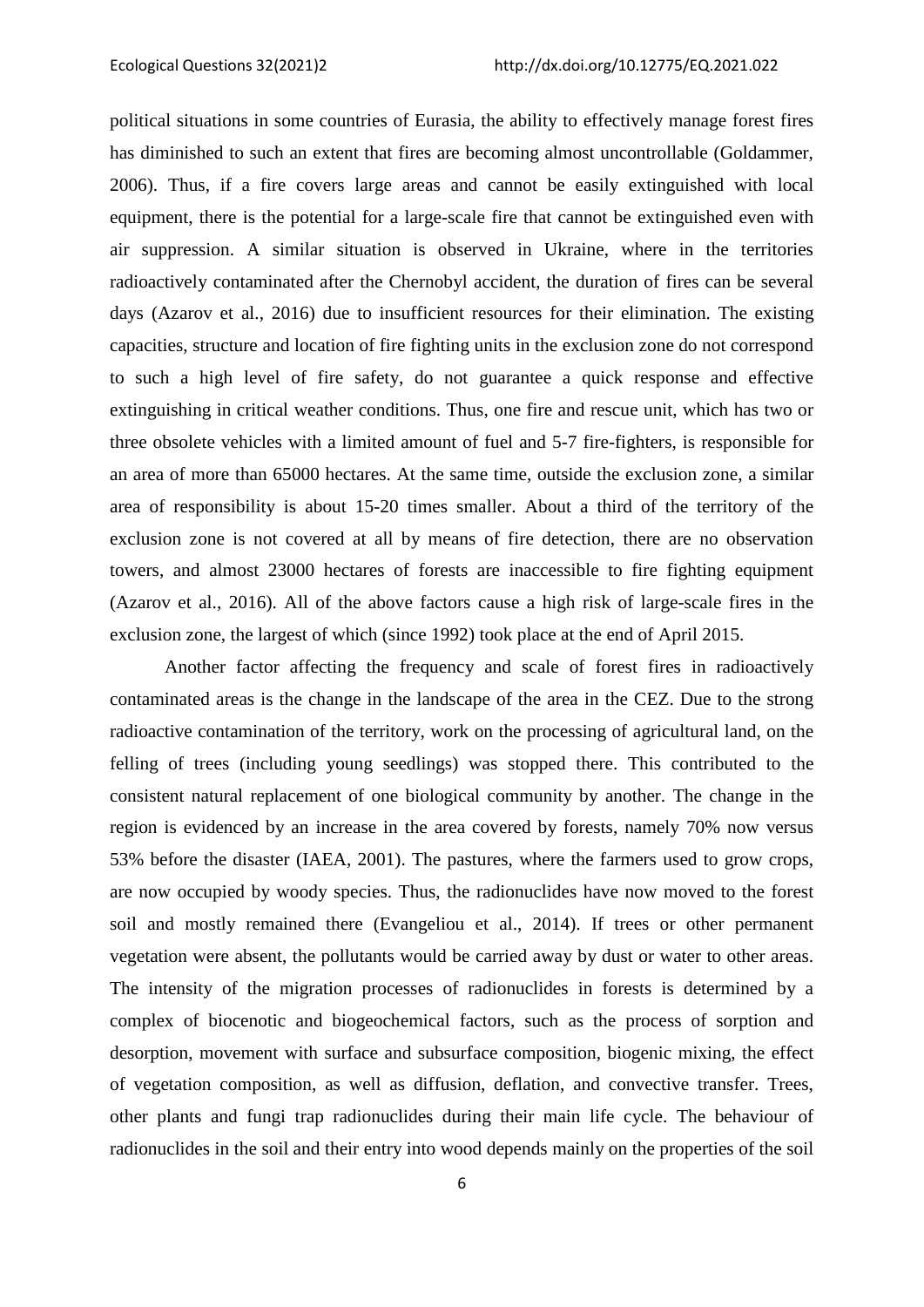(texture, acidity, humus content, etc.), as well as on the biological characteristics of plant species. Falling to the ground leaves and needles form a "carpet" and a continuous accumulation of dead wood and other plant material, which contributes to the return of radioactive salts to the topsoil (Evangeliou et al., 2014). Forest litter is the main conductor of combustion in forest fires (Kurbatskiy, 1962).

Experimental studies (Krasnov et al., 2007) show that in forest areas the main amount of radionuclides (more than 98%) are concentrated in the lower part of the forest litter and in the upper 10 cm soil layer. This is consistent with the work results (Dvornik et al., 2017), where it is said that more than 90% of  $^{137}Cs$  is associated with forest litter, and more than 50% of the <sup>137</sup>Cs activity in litter is associated with needles. The situation with the accumulation of dead plant material is aggravated by a significant decrease in the rate of decomposition of its material (Mousseau et al., 2014). As a result of this development, the frequency of fires increases in this region (Evangeliou et al., 2014), and climatic anomalies such as droughts and high temperatures aggravate the problem of fires (Evangeliou et al., 2015; Azarov et al., 2016).

During forest fires in radioactively contaminated areas, radioactive combustion products and toxic gases enter the atmosphere, since all organic materials in contaminated areas contain radioactive material. Cesium-137 is one of the most dangerous radionuclides emitted after nuclear accidents because of its long half-life, the type of radiation it emits during decay and its bioaccumulation by organisms (Evangeliou et al., 2015; Woodhead, 1973). The concentration of combustion products depends on the surface heat flux emitted by the fire, the prevailing wind and precipitation regime, especially in the summer months from July to August, when the existing fire hazard is higher and, as a rule, significantly exceeds the maximum permissible values. Toxic gases that are released into the air pose a potential danger both for the local population and for employees of fire and rescue units who are directly involved in extinguishing fires (Evangeliou et al., 2015; Azarov et al., 2015a).

When burning 1 kg of pine,  $4.9 \text{ m}^3$  of combustion products is formed at a temperature of 1290 K. Flame combustion of wood in air is possible provided that it contains at least 15% oxygen by volume. Table 3 shows the environmental indicators for the burning of coniferous stands on an area of 10 hectares (Grishin & Filkov, 2005).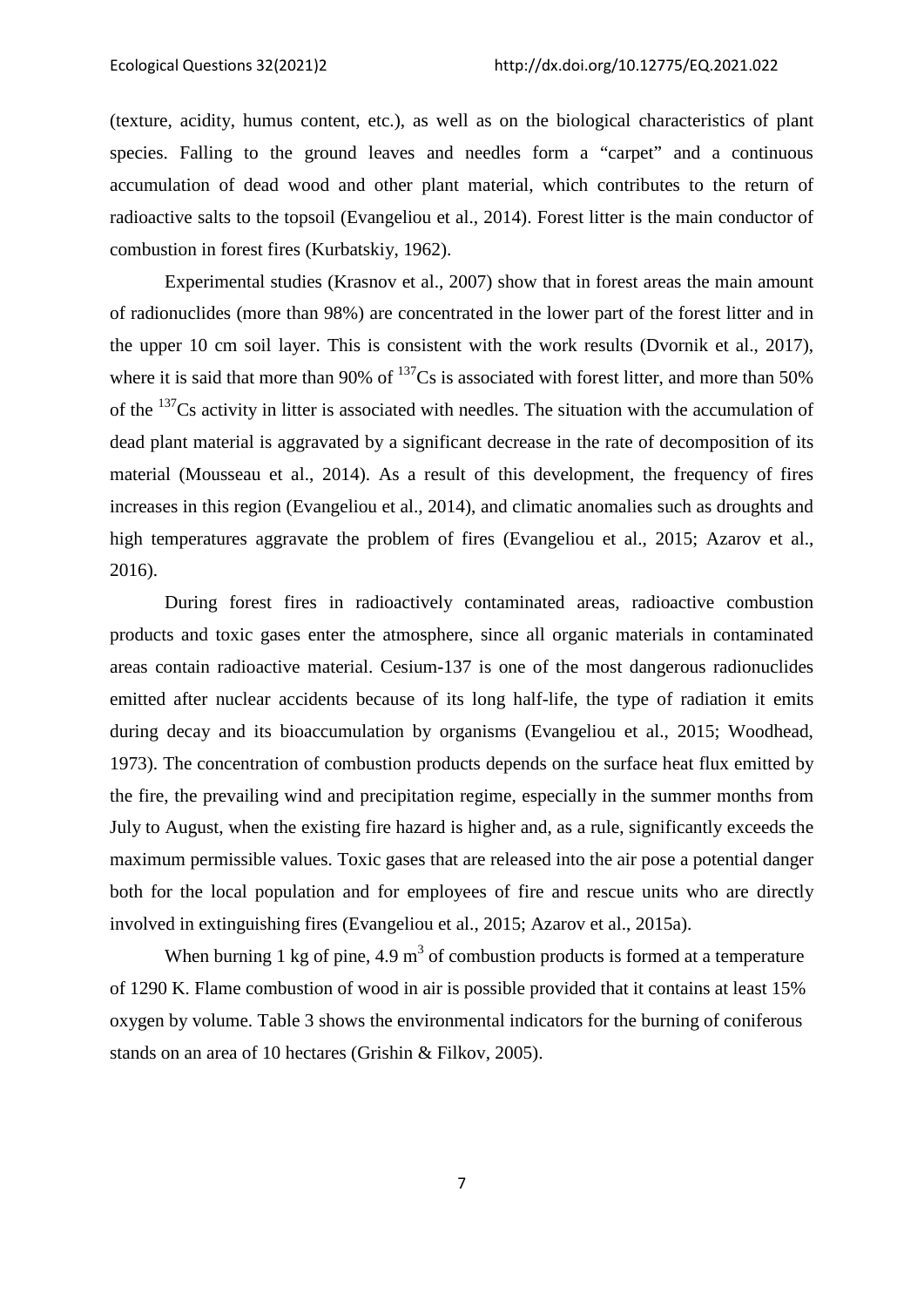| The forest fire       | Flue gas temperature | Concentration of "flue gases" in air, $mg/m3$ |                 |                 |                 |         |
|-----------------------|----------------------|-----------------------------------------------|-----------------|-----------------|-----------------|---------|
| type                  | in the fire zone, K  | $_{\rm CO}$                                   | CO <sub>2</sub> | SO <sub>2</sub> | NO <sub>2</sub> | C, soot |
| Top fire              | 1100                 | 800                                           | 1200            | 200             | 400             | 40      |
| Weak ground fire.     | 1250                 | 1100                                          | 2050            | 450             | 520             | 60      |
| Strong ground<br>fire | 1380                 | 1600                                          | 4300            | 800             | 1000            | 80      |

Table 3. Environmental indicators in a forest fire (Grishin & Filkov, 2005)

Pyrogenic emissions also include substances such as  $K$ ,  $Cl$ ,  $SO<sub>4</sub>$ , and heavy elements such as Cu and Zn (Andreae & Merlet, 2001). Radioactive iodine and cesium have been detected in fires smoke in the CEZ (Amiro et al., 1996; Yoschenko et al., 2006). Even at a distance of about 17 km from the burning forest, in the air an increase in the  $137Cs$  concentration was observed (Garger et al., 1998).

When conducting research, scientists give preference to different initial parameters characterizing forest fires in radioactively contaminated areas, for example, the  $137Cs$ concentration in the atmosphere surface layer, the precipitation density, the rate and coefficient of re-transition of settled radioactive material into the atmosphere (that is, resuspension) are taken into account, which can continue in the contaminated area for a long time, etc. The choice of these parameters depends on many factors: the fire type (top fire, ground fire, transitional) and the forest fire phase (initial, active, smouldering); physical and chemical properties of forest fuels; composition and age of radioactive deposits in forests; meteorological parameters (wind speed, humidity, temperature, season), etc. Thus, liquidators and forest workers involved in extinguishing fires are at risk of inhalation of aerosols, as well as internal radiation (for example, by swallowing).

# **3.2. Factors influencing the spread of fires and radioactive substances**

According to some studies, large forest fires occur under the influence of strong winds, as in April 2020 (CEZ) (Evangeliou & Eckhardt, 2020), at high air temperatures and low relative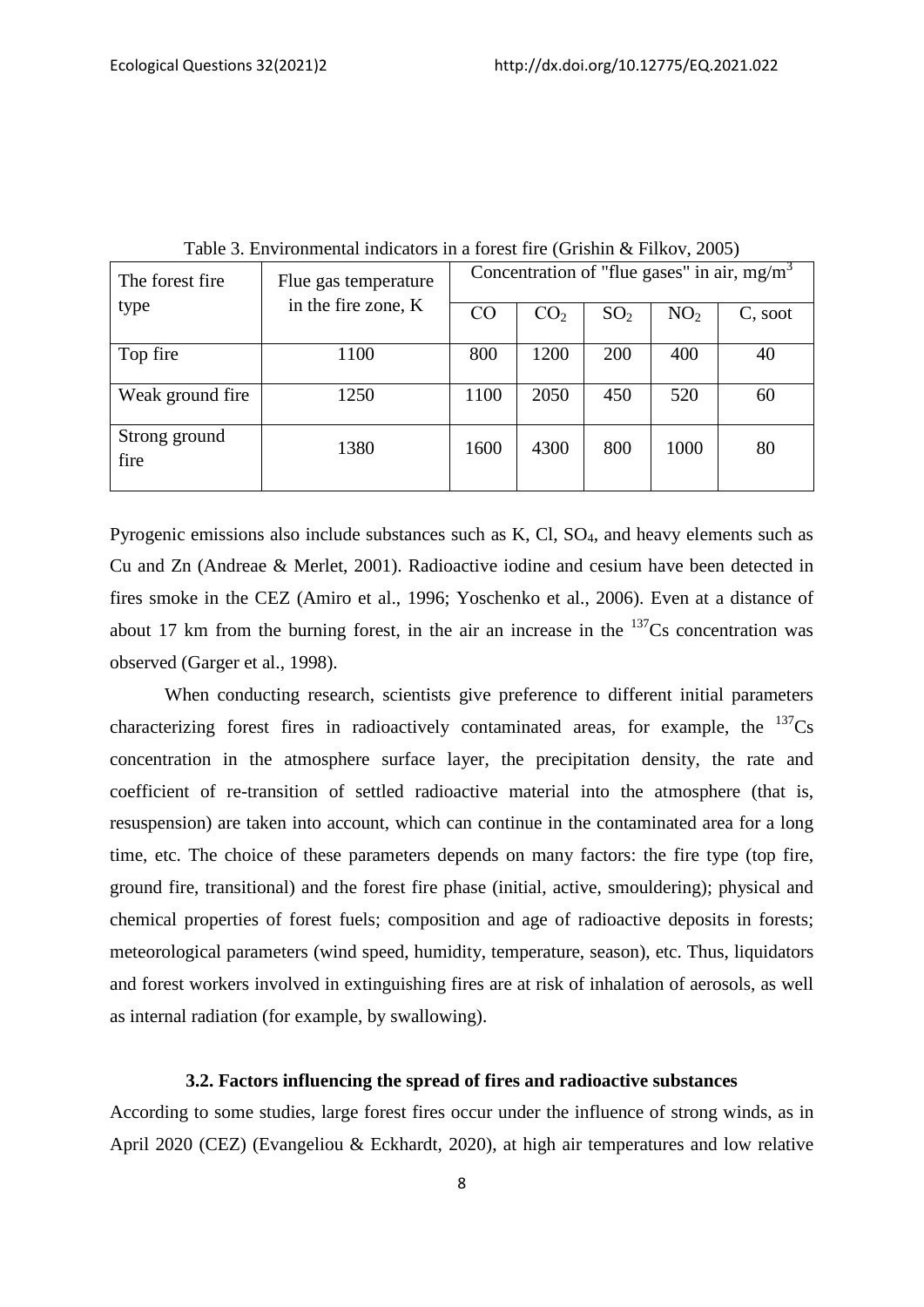humidity (Stocks et al., 2002; Millán et al., 1998; Wagner, 1977). Such conclusions are consistent with the study (Dimitrakopoulos et al., 2011), where it was found that of 84 large forest fires in Greece (burned area is more than 1000 ha), about 2/3 occurred at high air temperatures and moderately low relative humidity, and about 25% of large fires occurred in extreme heat. Indeed, it is observed that the climate near the Chernobyl nuclear power plant becomes more and more warm, and the amount of precipitation has stabilized or slightly decreased, this was most clearly manifested in the period from July to August 2010, when the temperature exceeded 40°C and there was no precipitation for many weeks (Evangeliou et al., 2014). It is highly likely that warming trends may already be contributing to increased pressures on boreal forests such as those prevalent in the Chernobyl region. An increase in the load on trees is associated with a lack of water and, as a consequence, increased stress for trees from drought (McDowell et al., 2008). Under such conditions, trees are more susceptible to subsequent fire damage (Van Mantgem & Stephenson, 2007), which actually contributes to an increase in fire intensity.

In addition to this, forest litter is the main conductor of combustion (i.e. fuel) during forest fires (Gormley et al., 2020; Yang et al., 2018). This also includes dry grass and mosses, lichens, fallen leaves, branches, fragments of bark, etc. (pine phytocenoses have 3–6 cm of forest litter). Finney et al. (2013) showed in their investigation that fuel moisture plays a dominant role in determining the speed of fire propagation.

One should also focus on one more factors, namely the presence of continuous and homogeneous patches in forests, which contributes to the spread of fires over large areas during extreme events (Cary et al., 2006). In (Evangeliou et al., 2015), using a map of the European tree cover, the relationship between the occurrence of fires and the land cover in Europe was investigated. It was found that the burnout largest area occurred in regions with less than 60% forest cover, while when forest cover exceeded 60%, the average area of burnout was low, and the 95th percentile remained high. A recent analysis of global changes in land cover showed that forest growth was the dominant trend in the CEZ in the period 2000–2012 (Hansen et al., 2013). Consequently, large fires can occur in regions with dense forests, such as in early April 2020 (CEZ), which lasts 22 days, which contributes to extreme releases of toxic and radioactive substances (Evangeliou et al., 2015).

The effects of fires can be significantly aggravated in contaminated regions due to the effect of radiation on the decomposition and growth of trees in the Chernobyl region (Mousseau et al., 2014). Characteristics and measured activity of  $137$ Cs in samples from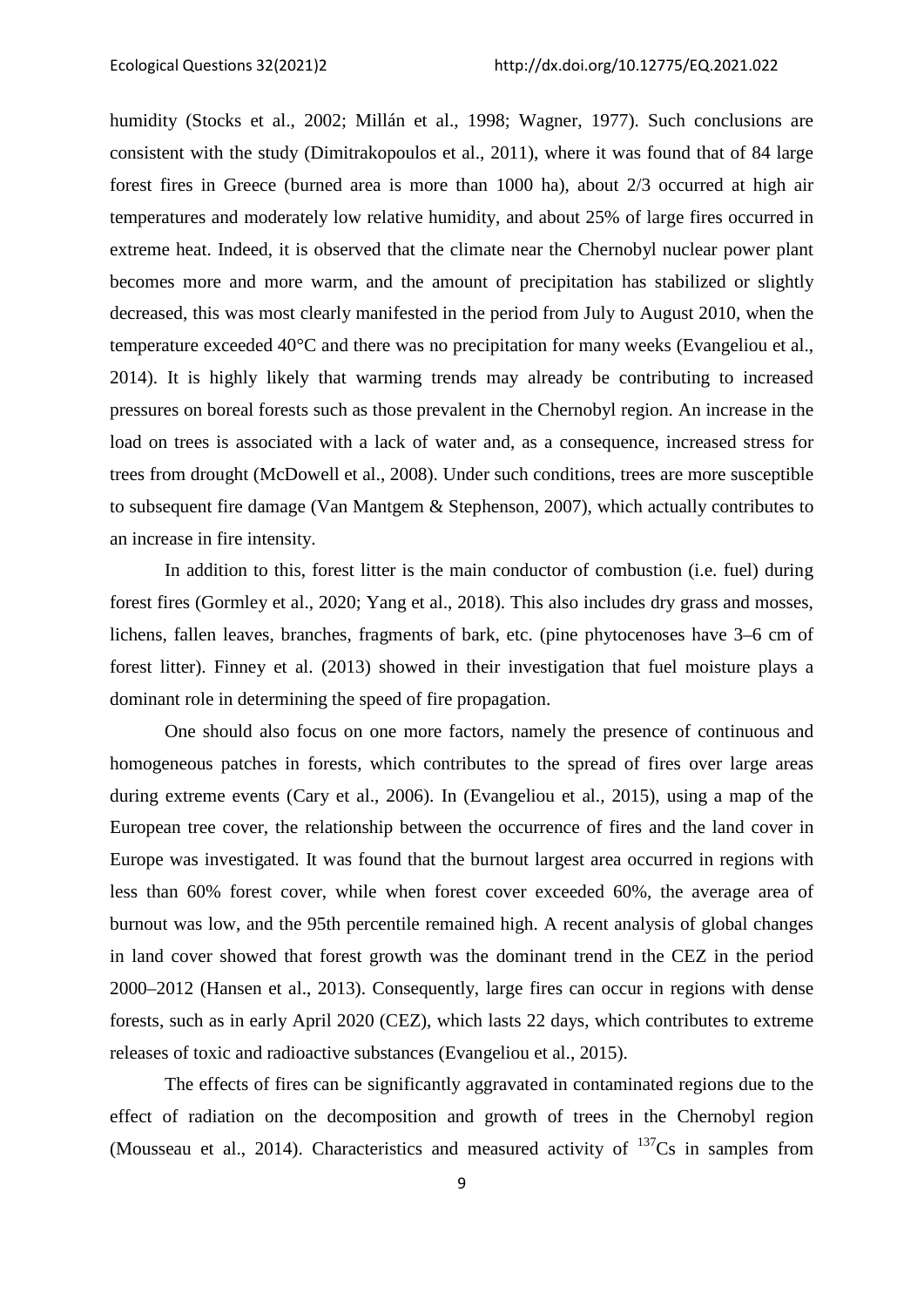experimental forest sites, which are presented in (Dvornik et al., 2017), show that more than 90% of  $137Cs$  is associated with forest litter. The content of  $137Cs$  in litter components ranges from 10% to 15% of its total activity in combustible materials. More than 50% of  $^{137}Cs$ activity in litter is associated with needles (Dvornik et al., 2017) that are also stated in works (Evangeliou et al., 2015; Azarov et al., 2016). Radioactive contamination reduces the rate of decomposition of organic matter due to its negative impact on soil biota, as a result of which the litter layer in the most contaminated areas is about four times thicker than in the least contaminated areas around Chernobyl (Mousseau et al., 2014).

The active concentration of radionuclides in aerosols depends on several factors: the density of contamination of fuel materials, the intensity and duration of combustion, the area of forest fires and their intensity, the speed and direction of the wind (Dvornik et al., 2017). Thus, experiments have shown that the higher the density of radioactive contamination of fuel components, the higher the concentration of radionuclides in the air in the event of a forest fire. With a tailwind, high values of the concentration of radionuclides in the air can also be detected at an average distance (10 km) from the fire source (Dvornik et al., 2017).

Having risen into the air, air currents can carry combustion products, affecting their chemical transformation and fate. In their studies (Chin et al., 2002; Bertschi et al., 2004), the authors showed that the residence time of aerosol in the atmosphere and the effect of wind on the quality of surface air depends on the altitude at which the release occurs. At the same time, in the study of corona fires, the authors of (Andreae & Merlet, 2001; Lavoué et al., 2000) proved that many fires generate enough energy to raise clouds of smoke above the boundary layer to stratospheric heights due to convection of the supercell (Evangeliou et al., 2015; Fromm & Servranckx, 2003), which can contribute to the dispersion of pollutants and reducing the likelihood of their subsidence in the surface layer.

### **3.3. Air contamination and radioactive fallout**

High-intensity crown fires in Chernobyl contribute to the release and transfer of large amounts of radioactive substances. The transfer of these emissions can reach hundreds and thousands of kilometres in the direction of the wind, including to settlements (Hao et al., 2008). Combustion produces solid products such as ash and incomplete combustion products and aerosols. During the burning of a forest loaded with radionuclides, radioactive substances such as plutonium, cesium, strontium, etc., are released into the atmospheric air in the form of small particles (Hao et al., 2008). Volatile radionuclides such as  $^{134}Cs$ ,  $^{137}Cs$ ,  $^{132}Te$ ,  $^{133}I$ ,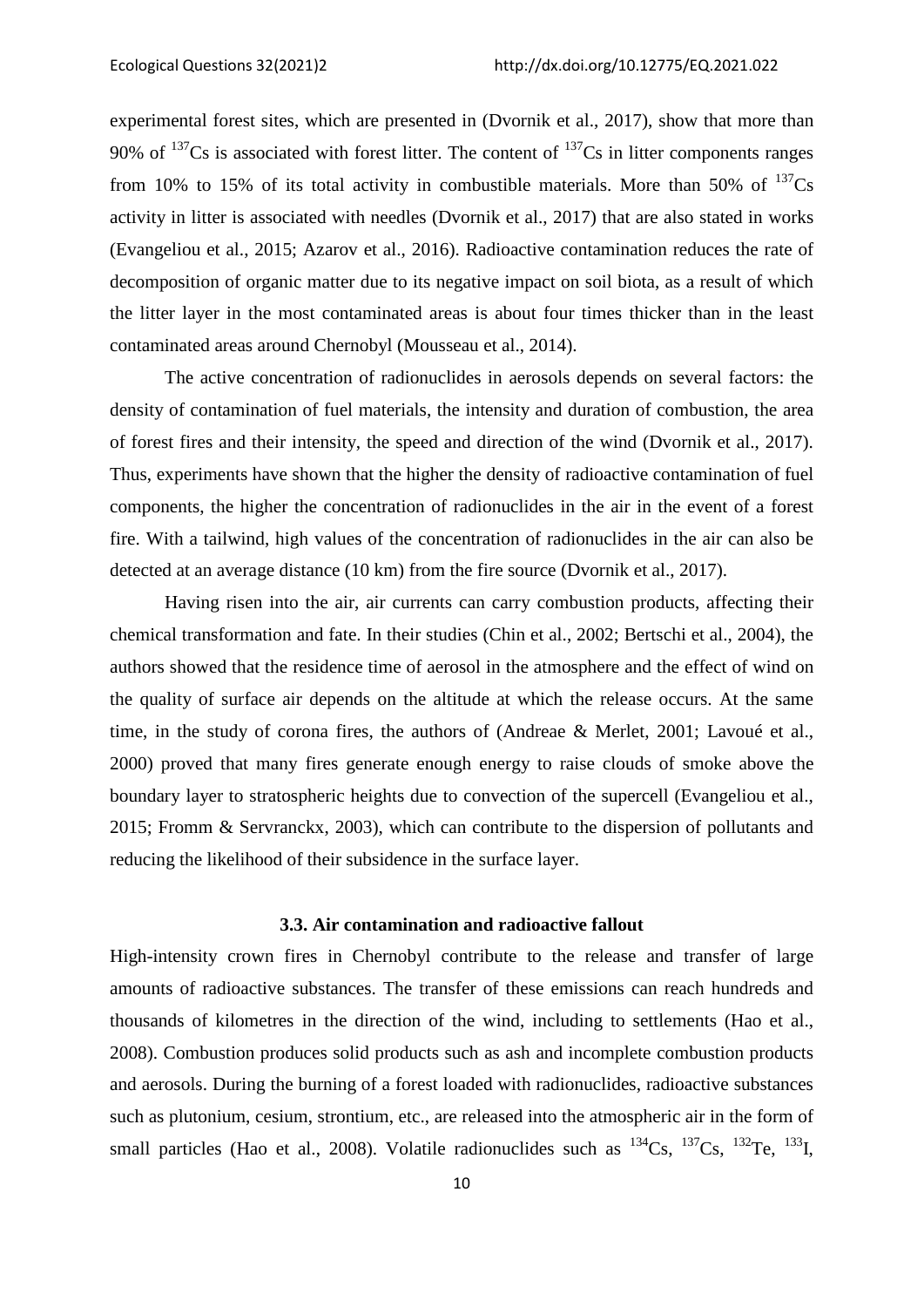together with fine dust particles ("aerosols"), are distributed in the atmosphere, although most of the radioactive iodine remains in gaseous form (Smith & Beresford, 2005). The study (Dvornik et al., 2018) made it possible to establish that the activity of long-lived radionuclides in solid combustion products exceeds the activity in fuel materials by 1.5–4 times (the largest ratio was  $4.2 \pm 0.4$  for <sup>137</sup>Cs). In the process of combustion, forest materials lose up to 90% of their organic matter, and radionuclides are concentrated in the mineral part of combustion products and ash (Dvornik et al., 2018). Thus, solid combustion products are an open source of ionization with radioactive substances' potentially high activity that significantly affects the radiation safety level of the region. Radioactive substances re-suspended in the form of dust or smoke from forest fires can be inhaled by people living near contaminated areas. The main ways of penetration of toxic substances into the human body are the respiratory tract, skin, and digestive organs. The most important of these are the respiratory tract. Absorbed by the mucous membrane of the respiratory tract, toxic substances enter the bloodstream, bypassing the liver, which acts as a mechanical and biochemical barrier in the body (Azarov et al., 2016).

The authors of (Azarov et al., 2016) carried out field studies at distances of 7 and 15 km from the centre of a forest fire, in which the smoke jet reached a height of 1.2 km, and the length of the smoke plume was up to 20 km. The results showed that the volumetric activity of radioactive combustion products is mainly due to  $^{137}Cs$ , which is 82% of the total activity,  $^{90}$ Sr - 7%, and transuranic elements (TUE) - <1.0%. It was also found that in the surface layer of the atmosphere, smoke particles with an aerodynamic range of less than 1 micron, the most dangerous in terms of radiation for humans, prevailed.

The measured distribution of the volumetric concentration of radionuclides and the intensity of their sedimentation in the atmospheric air at various distances from a forest fire are shown in Figures 2, 3.

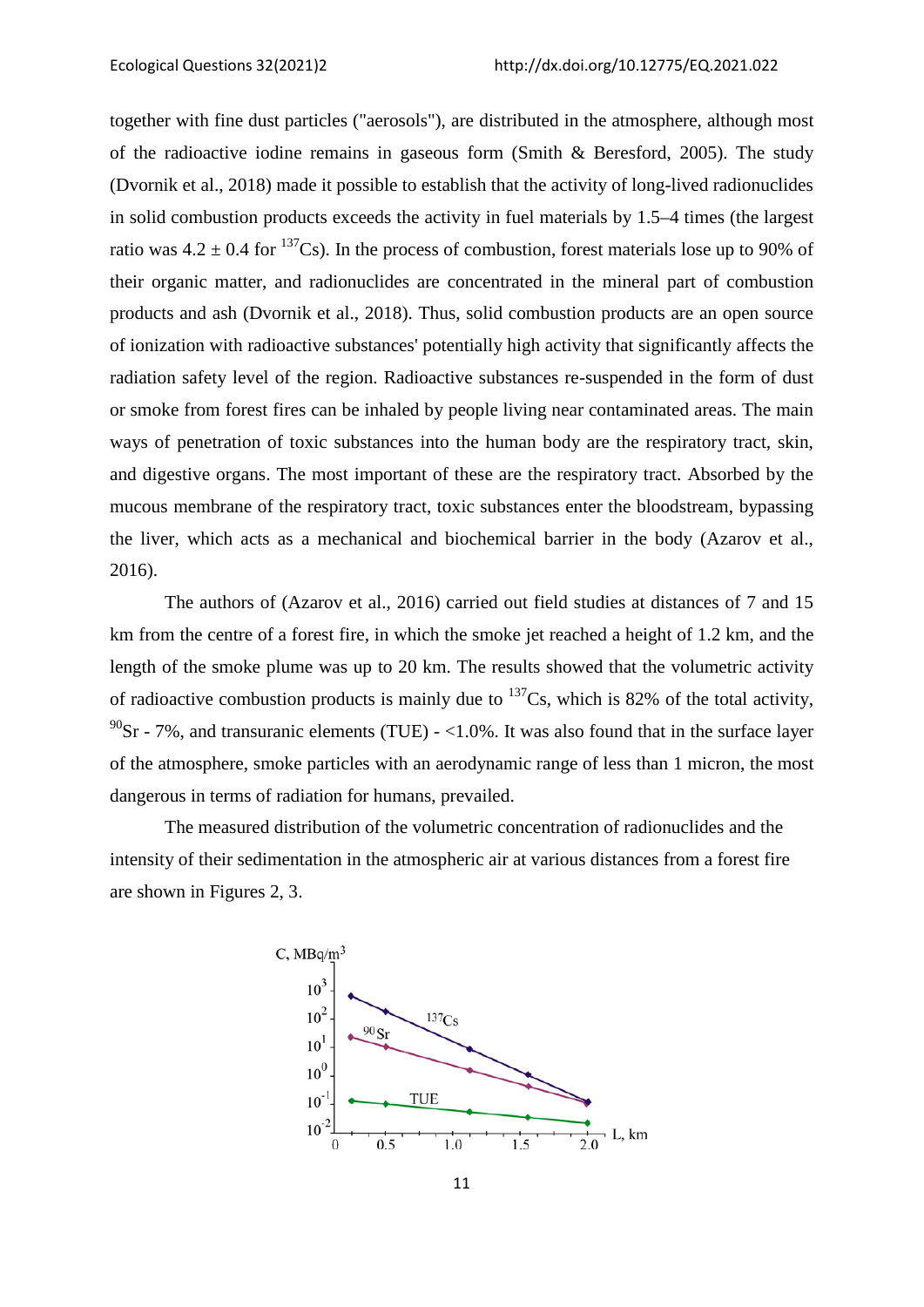Figure 2. Distribution of the radionuclides volumetric concentration in the atmospheric air depending on the distance during the active phase of a forest fire



Figure 3. Distribution of the intensity of radionuclides precipitation in the atmospheric air depending on the distance during the active phase of a forest fire

In Figure 2 it is clearly seen that at a distance of 2 km from the forest fire, the volume concentration of  $^{137}$ Cs decreased by three orders of magnitude and for  $^{90}$ Sr only by an order of magnitude. Figure 3 that the intensity of the settling of smoke particles from the atmosphere to the soil surface will be determined mainly by two factors: "dry" gravitational turbulent sedimentation and washout by precipitation. In addition, the precipitation of smoke particles can occur due to moisture condensation and diffusion processes (Azarov et al., 2016). The authors of (Smith & Beresford, 2005; Smith & Clark, 1989) adhere to a similar point of view. Dry fallout of radionuclides occurs in three ways: fallout of heavier particles near the source; direct adsorption of gaseous elements on the earth's surface; and the collision of particles in the air with the surface. It is assumed that fine aerosol particles and gaseous elements are deposited at a rate proportional to their concentration in air (Smith & Clark, 1989).

In addition, the aspect of soil treatment in areas contaminated with radioactive particles is important, since contaminated soil particles re-suspended during agricultural work can enter the operator's body by inhalation or ingestion. The re-weighing of radioactive particles depends on many factors, primarily the amount of precipitation, humidity, wind speed, etc. The re-suspension is expected to decrease over time after precipitation, as radioactivity is transferred from the soil surface to deeper layers (Filipović-Vinceković et al., 1991).

# **3.4. Food contamination**

The main contribution to land pollution (about 90%) is  $^{137}Cs$ . While settling on the ground,  $137Cs$  accumulates in the upper soil layer and remains there for many years (Filipović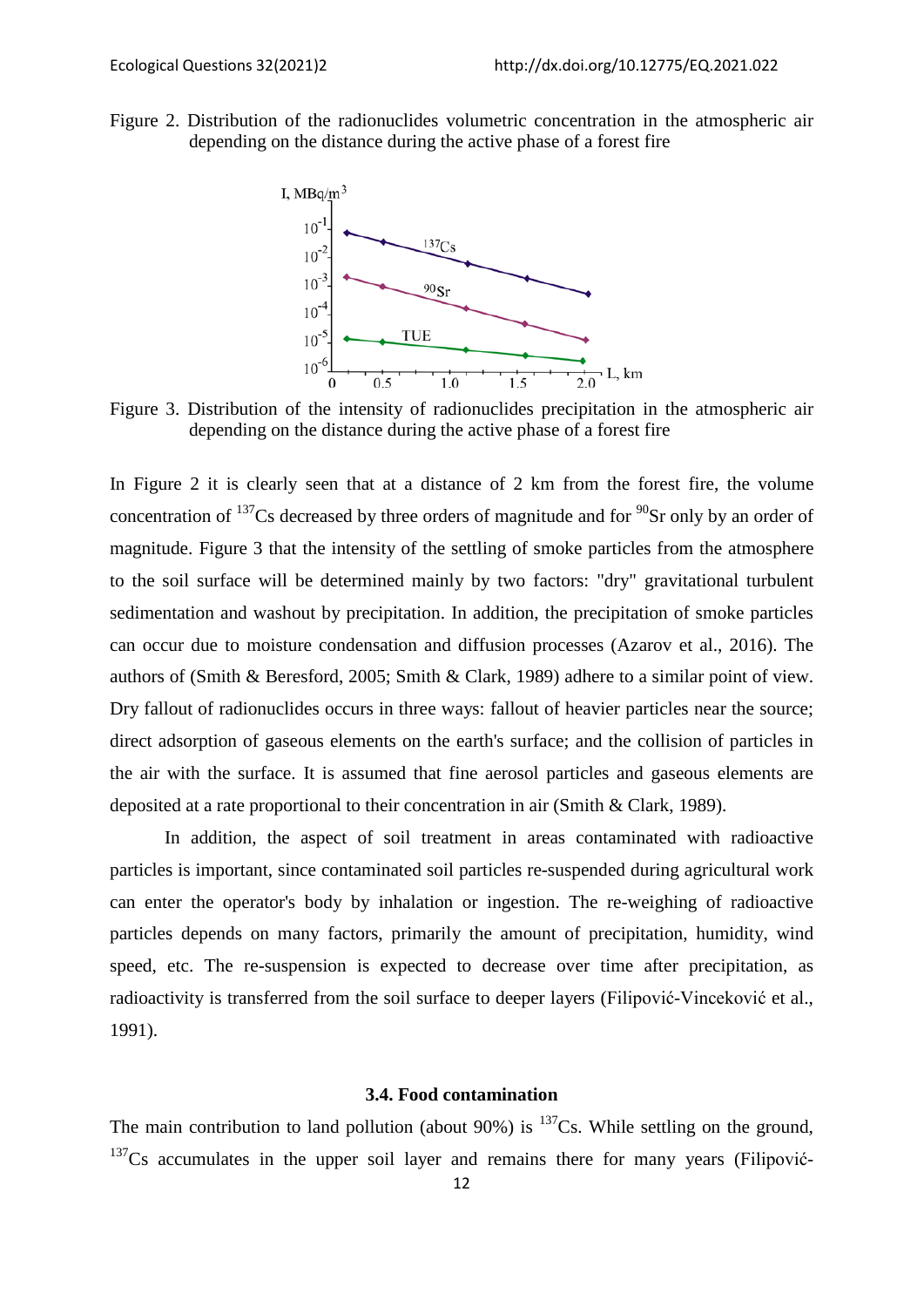Vinceković et al., 1991). This is confirmed by studies of soil samples taken after Fukushima and Chernobyl (Hashimoto et al., 2012), although compared to the 1991 data, the level of soil contamination has decreased by half (Herasymenko et al., 2018).

It is believed that the initial movement of radioactive substances to the soil surface occurs relatively quickly through precipitation. However, after this process slows down. Radioactive decay and migration of radioactivity in the soil significantly reduce the dose rate of external radiation over time after fallout. Studies have shown that the dose of external exposure to the population decreased by more than an order of magnitude from the end of 1986 to 1993, mainly due to the physical decay of relatively short-lived radionuclides  $(106)$ Ru,  $134$ Cs). After this period,  $137$ Cs makes the main contribution to the external radiation dose, although it should be noted that for several years after the Chernobyl accident, the bioavailability and mobility of radioactive cesium in the environment decreased markedly (Hao et al., 2008; Herasymenko et al., 2018), which contributed to significant changes in food and vegetation contamination and surface waters (Hao et al., 2008).

The amount and distribution of radioactivity in plant growth areas affects the transfer of radioactivity into the food chain and surface waters. Many Japanese researchers have cited serious food safety concerns in radioactively contaminated areas. Although it was revealed that in 2011 97% of the studied samples of agricultural products had radioactivity less than 500 Bq/kg (preliminary standard level) and only 3% contained more than 500 Bq/kg (Nihei, 2013). Other studies also confirm that food contamination levels were well below relevant international standards (Chiu et al., 2013; Itthipoonthanakorn et al., 2013).

Recent studies of the specific activity of  $137Cs$  and  $90Sr$  in vegetable crops grown in the territory of voluntary guaranteed resettlement and the territory of enhanced radiological control showed that the lowest  $137Cs$  activity in comparison with other vegetables was in potatoes, onions and cucumbers, in While in sweet peppers and zucchini the  $137Cs$  activity was twice as high, in carrots and tomatoes it was almost 4 times, in beets - almost 8 times, in beans - 10 times. The lowest level of  $^{90}$ Sr activity is in onions, in tomatoes and cucumbers twice as high, in sweet peppers - 4 times higher, in potatoes and cabbage - almost 10 times higher (Herasymenko et al., 2018) In both territories, the activity of  $^{137}Cs$  and  $^{90}Sr$  was the highest in cow milk and pork meat. An interesting fact is that in the spring-summer period the activity of  $137Cs$  and  $90Sr$  in milk was two to three times higher than in the autumn-winter period (Herasymenko et al., 2018). This is due to the fact that in the spring and summer period, cows graze on natural pastures, where the level of soil pollution is much higher than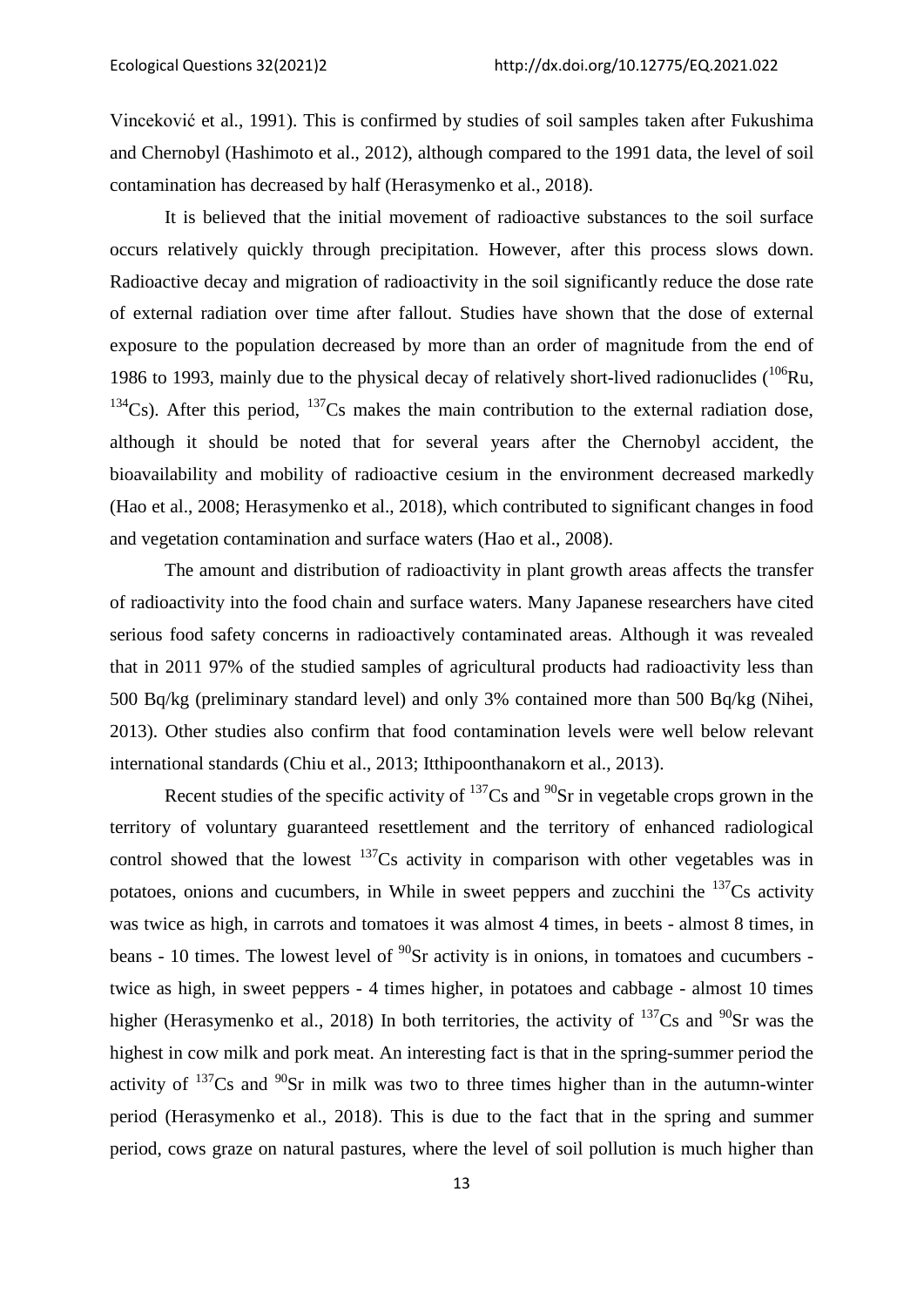on arable land. It has been established that the redistribution of radioactive substances occurs during plowing to a depth of about 20-30 cm. As soon as radioactivity has penetrated into the soil and attached to soil particles, long-lived radionuclides such as  $^{90}Sr$ ,  $^{137}Cs$ ,  $^{241}Am$  and Pu isotopes become relatively immobile in soils in over long periods of time (Hao et al., 2008). Low activity of  $137$ Cs and  $90$ Sr was observed in poultry meat, which consumes mainly grain and concentrated feed, where the accumulation of radionuclides is low. In general, the authors found that the activity of  $137$ Cs and  $90$ Sr in vegetable products, milk, and meat of personal subsidiary farms does not exceed permissible levels (Herasymenko et al., 2018). In particular, work (Lihtarov et al., 2012) it was also reported that the concentration of  $^{90}Sr$  activities in cow's milk and vegetables did not exceed the Ukrainian permissible levels.

At the same time, experimental studies conducted from 2011 to 2019 (Labunska et al., 2021) demonstrate that the concentration of  $^{90}$ Sr activity in grains exceeded the Ukrainian hygienic standard in 45% of 114 grain samples, while the total excess of  $^{90}Sr$  and  $^{137}Cs$  was detected in almost half (48%) of all of the 116 grain samples and analyzed over a 9-year period (two of the 116 grain samples were analyzed for  $137Cs$  only, but not  $90Sr$  due to sample loss). These conclusions are also consistent with the results of the study for 1997-2011, which also revealed an excess of the radioactivity of grain in half of the samples taken (Kashparov et al., 2013). The authors of (Salbu et al., 2018) believe that a number of factors can influence the transfer of  $90$ Sr from soil to grain, including the increased bioavailability of this radionuclide. However, the information on the transfer of  $90\$ Sr into food crops is still insufficient for a complete understanding of the patterns of contamination of grown products.

# **3.5. Discussions about risks for fire liquidators and contaminated areas' residents**

Assessing the available information on the frequency and intensity of forest fires in contaminated areas; factors contributing to their spread; air and food pollution, it is necessary to summarize the risks for fire liquidators and contaminated areas' residents.

Many researchers agree that, in addition to the external radiation dose from soil and vegetation, the inhalation intake of radioactive substances can make a significant contribution to the total dose (Azarov et al., 2016; Dvornik et al., 2017; Amiro et al., 1996; Garger et al., 1998; Evangeliou & Eckhardt, 2020; Syarbaini et al., 2019). A study of the release of radioactive particles into the air during a forest fire in Riau Province, Indonesia indicates that smoke from forest fires contains radioactive particles, which poses a potential threat to public health. Inhaled smoke particles from forest fires can increase the radiation doses to the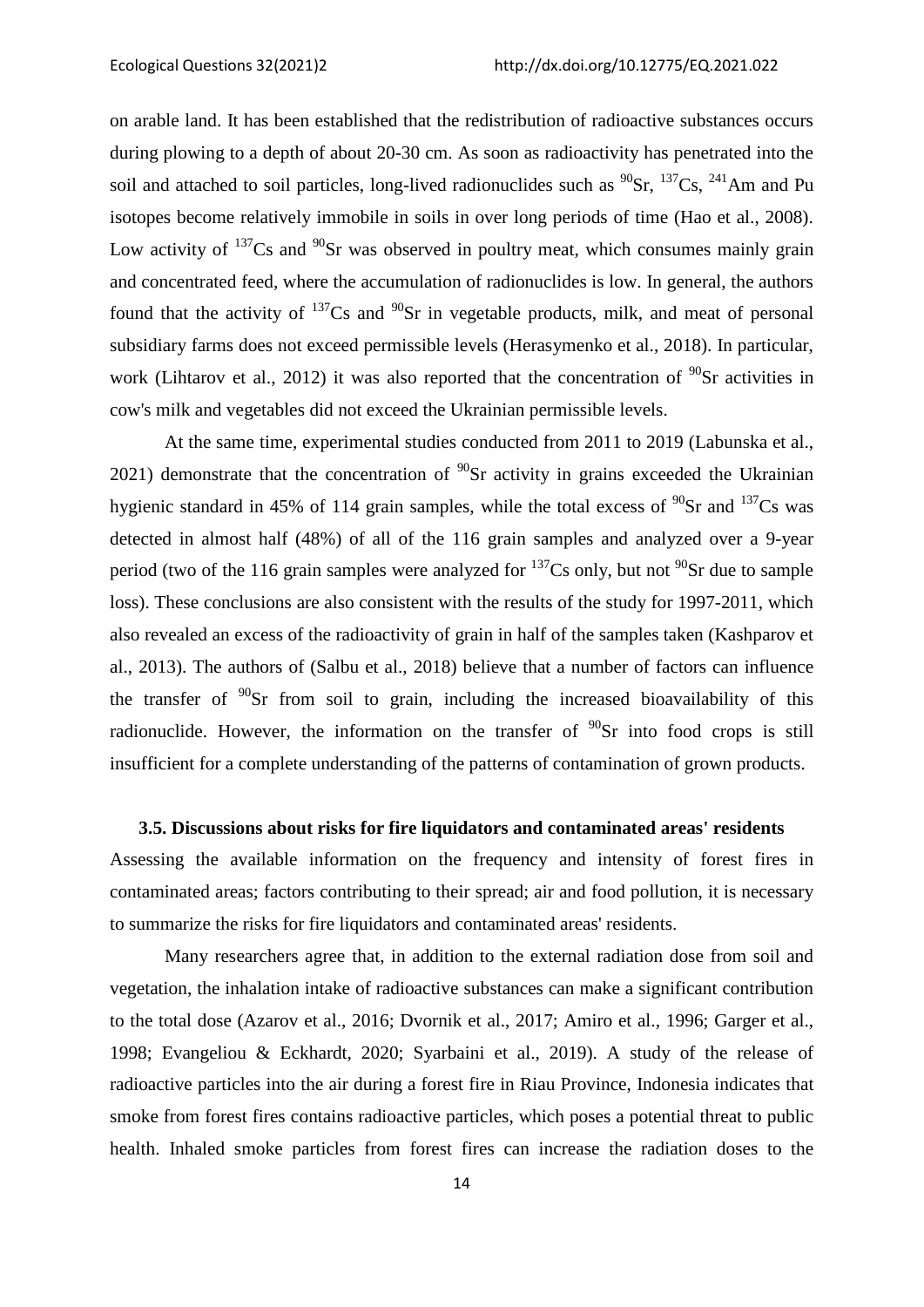population (Syarbaini et al., 2019). At the same time, the contribution of inhalation intake can reach from 50% (Yoschenko et al., 2006) to 72% of the total dose (Evangeliou & Eckhardt, 2020), although it should be noted that the total time of fire-fighters work involved in extinguishing a fire, during a year is usually much less than their stay in the exclusion zone.

To delay the spread of radioactive particles, water dispersed systems can be used, which act as a barrier and are not expensive. They are well studied at the present time and are widely used for the deposition of aerosols and particles of various genesis (Dushkin & Karpyshev, 2005; Vambol et al., 2018; Tsytsura & Starokozheva, 1999; Korytchenko et al., 2018; Vambol at al., 2019b). Liquid dispersed in the gas phase forms a fog, which prevents particles from moving further along their trajectory. These systems use for extinguishing fires, namely, improving the parameters of impulse fire extinguishing installations in terms of range and weight and size characteristics, which reduces the thermal radiation effect on the rescuer, which ensures the feasibility of using such installations for extinguishing large-scale fires (Korytchenko et al., 2018; Vambol, 2013); for spraying liquid, which increases the fire extinguishing efficiency by maintaining a predetermined pressure, which ensures the release of the entire extinguishing agent mass (Dushkin & Karpyshev, 2005); for create an obstacle in the form of a water wall, dome, etc. (Vambol, 2013). At the same time, a wide variety of engineering and technical devices are used to solve practical problems, such as a piston engine, an atomizer, various design configurations of nozzles, etc.

Researchers (Dvornik et al., 2018), through laboratory studies, came to the conclusion that forest fires insignificantly affect the health of fire-fighters directly involved in extinguishing. However, despite adequate methodology and good laboratory equipment, it should be noted that there were no direct measurements of air concentration or deposition after fire. This would be useful because the airborne radionuclide activity is highest near the source of ignition and transuranic elements (TUE) contribute to the total effective dose.

At the same time, the authors of (Azarov et al., 2015b), based on data (Table 2) on radioactive contamination of various objects and territories of the Chernobyl zone and operational control of radioactive air pollution during a forest fire in the CEZ by numerical modelling of their own mathematical model, obtained risks for fire-fighters during extinguishing forest fires (Table 4).

Table 4. Radiation risk from external  $(R_{int})$  and internal  $(R_{inhal})$  exposure to various radionuclides, obtained by calculation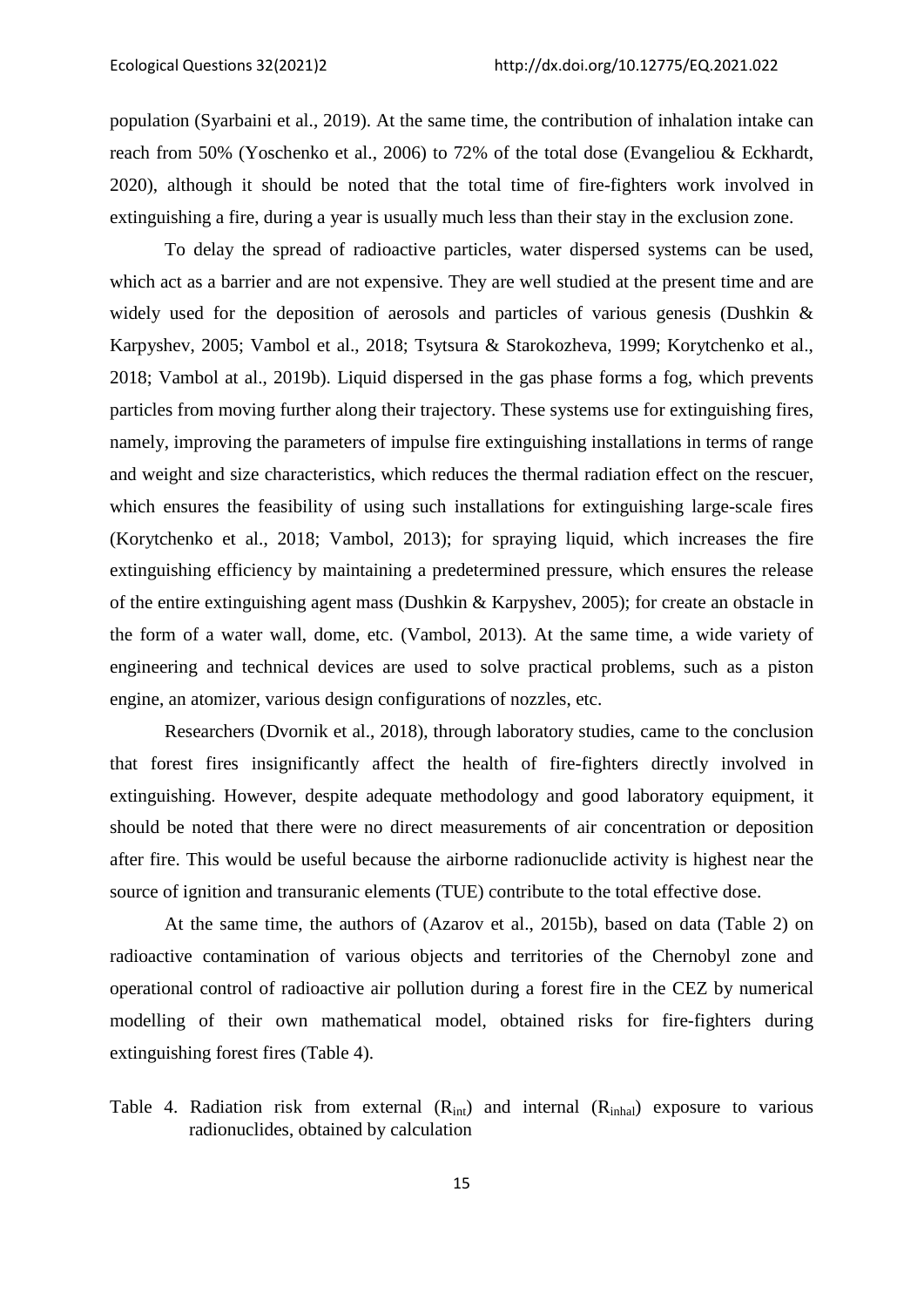| Radionuclide    | Radiation risk                  |                          |  |  |
|-----------------|---------------------------------|--------------------------|--|--|
|                 | $R_{int}$                       | $R_{\text{inhal}}$       |  |  |
| $^{137}Cs$      | $6,1.10^{-4}$                   | $6,1.10^{-4}$            |  |  |
| $^{90}$ Sr      | $4,9.10^{-3}$                   | $6,3.10^{-4}$            |  |  |
| $238$ Pu        | $0,\!\overline{8\cdot 10^{-3}}$ | $8,7.10^{-4}$            |  |  |
| $^{239,240}$ Pu | $1,3.\overline{10^{-4}}$        | $9,1.\overline{10^{-3}}$ |  |  |
| $^{241}$ Am     | $5,3.10^{-2}$                   | $3,5.10^{-2}$            |  |  |

During the modelling, a significant number of factors were taken into account, such as the likelihood of serious damage to the fire-fighter's health from the received radiation dose; probability distribution of initiating events - the number of fires in the territories contaminated with radionuclides; the frequency of fires that lead to the release of radioactive combustion products; content of radionuclides in combustible materials; total activity of radionuclides released into the atmosphere; the expected time period between two fires; external radiation dose (due to inhalation of radioactive combustion products with air entering through the gastrointestinal tract and open wounds) and internal radiation dose (due to the influence of radionuclide radiation from a smoke cloud and a plume of radioactive combustion products falling onto the surface) and many others.

Table 4 shows that the radiation risk limit for a fire-fighter who is involved in extinguishing a fire in the Chernobyl zone may exceed the maximum individual radiation risk limit -  $10^{-3}$  (NRBU, 2000), so special protection measures must be applied.

In work (Evangeliou & Eckhardt, 2020), when studying the real conditions for extinguishing a fire in April 2020 (Ukraine), which lasted 22 days, it is reported that even if fire-fighters remain in the CEZ after trying to extinguish fires, and then return to extinguish another fire the next day, remaining 60% of the time in indoors, the total doses will amount to about 1% of the annual external exposure dose from the background radiation left over from the Chernobyl accident. Nevertheless, even in such a situation, firefighters should be equipped with the necessary respiratory protection, and field hospitals should be organized in places where firefighters are located (Khan et al., 2019a; Khan et al., 2019b) for a quick response in case of deterioration of their health. These hospitals are also recommended to be equipped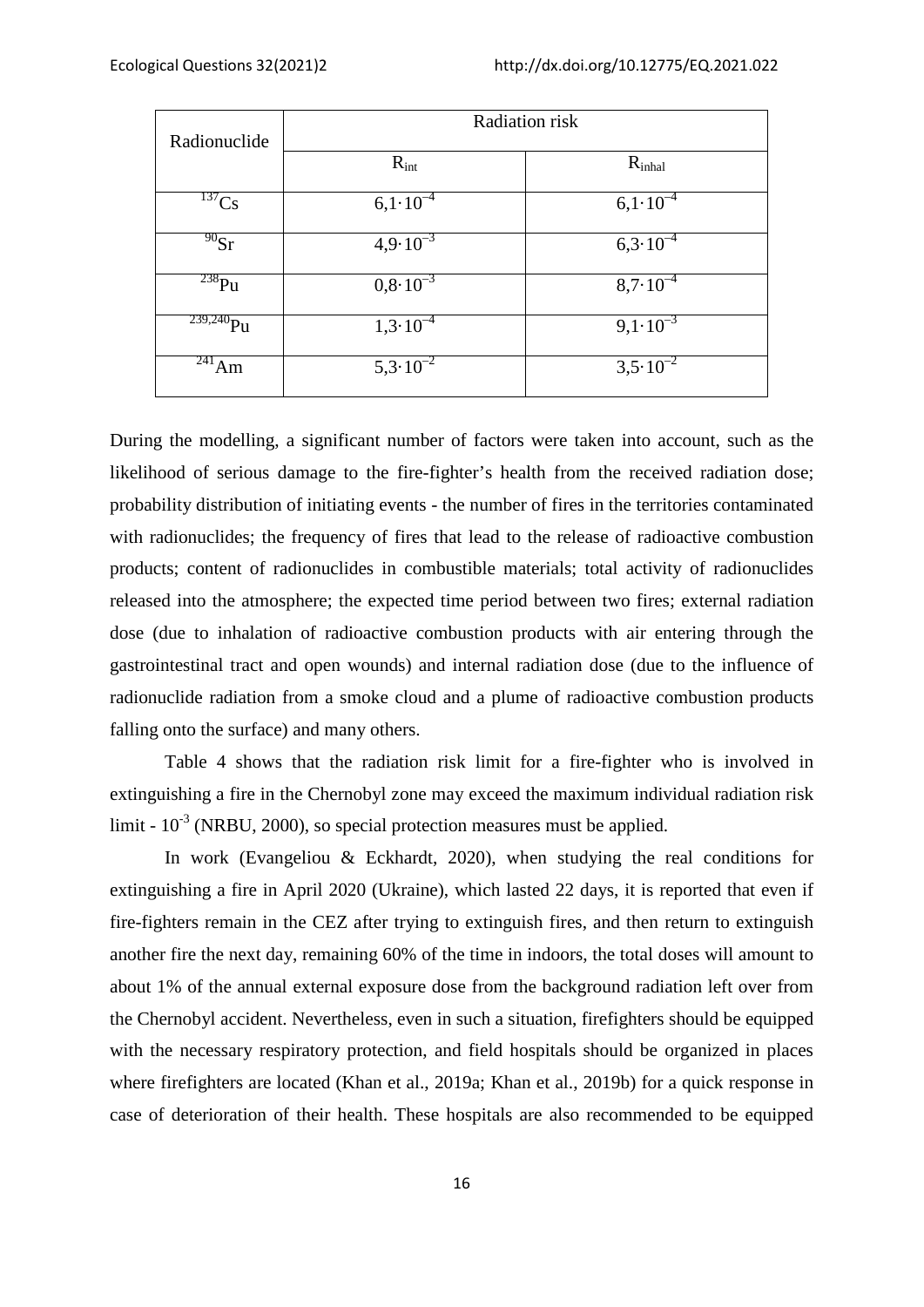with inexpensive mobile filters that absorb toxic gases, for example based on composite films (Mozaffari et al., 2021).

Consequently, the problem of predicting the consequences of fires from radiation forests and protecting fire-fighters requires more detailed study.

As for the personnel of the exclusion zone who are not involved in extinguishing the fire, for them the inhalation component of the total dose (as well as external exposure from radionuclides) in the air does not matter (Yoschenko et al., 2006). This is explained by the fact that there is a sharp decrease in the concentration of transported radionuclides with distance from the source of release (Fig. 3, Yoschenko et al., 2006).

The consequences of forest fires in radiation-contaminated areas for the inhabitants of this region are also controversial. Therefore, the authors of (Evangeliou et al., 2014) made assessments of the impact of various scenarios of forest fires on public health (using a linear non-threshold model). In this case, all the main routes of exposure were taken into account, namely the presence in the polluted atmospheric cloud, deposition, inhalation of  $^{137}Cs$ , ingestion (contribution of the presence of  $^{137}Cs$  in food). The authors concluded that densely populated centres could be affected by fires in radioactive forests, especially in Central and Eastern Europe, due to the likely transfer of significant amounts of  $137Cs$ . Therefore, large fires in contaminated forests can be classified as "an accident with local or more severe consequences" or even as a "serious accident" according to the projected  $137Cs$  emissions (Evangeliou et al., 2014).

The most recent information on the impact on the population is presented in (Evangeliou & Eckhardt, 2020), where the radioactive situation that developed in April 2020 in the CEZ was studied. This document reports that for an adult in Kiev, Ukraine, the total effective dose was 2–5 μSv and minor doses (nSv) in Belarus, Russia and Europe. That is, no effect on the health of the local, regional or European population is expected, since all doses are radiologically insignificant.

### **5. Conclusions**

Periodically occurring fires in radioactively contaminated forests force the development of scientific recommendations to improve the effectiveness of their prevention. This is most relevant for areas near populous cities, such as Kiev, since a large number of people fall under the influence of smog. For this purpose, the most effective detection methods should be studied and applied. For example, until 2018 in the CEZ on the Belarus territory there was no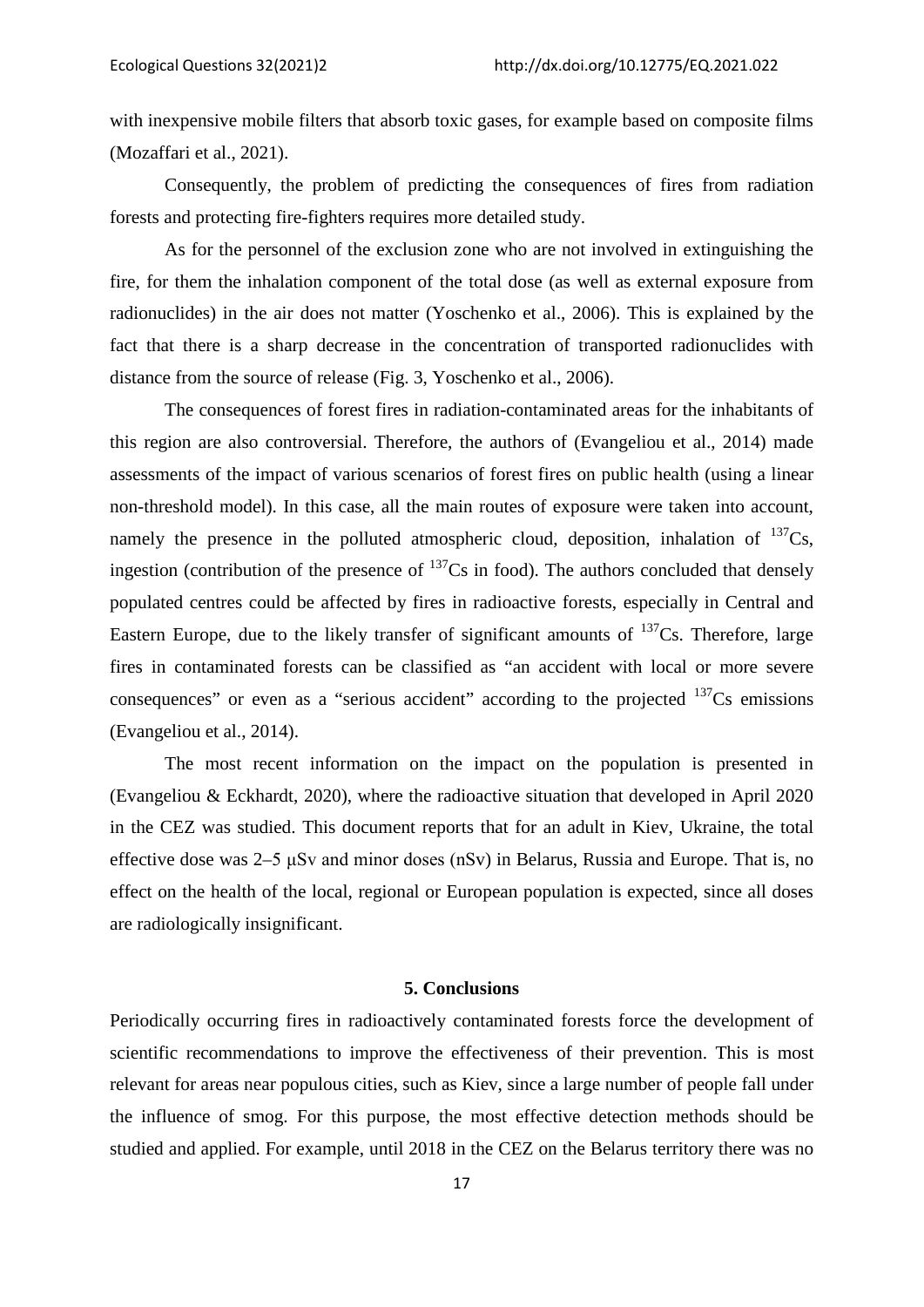early warning system for the population of villages located among forest lands (Dvornik et al., 2018). Such systems do not implemented in Ukraine today also. The introduction of early detection systems would make it possible to prepare: (i) the population of villages to protect houses or provide them with knowledge about personal protective equipment that would help avoid additional doses; (ii) promptly take measures to extinguish the fire to so that it is not distributed (in this case, fire-fighters must be equipped with the necessary tools (Sokolov et al., 2018), effectively protected from thermal radiation (Ragimov et al., 2018; Su & Li, 2016) and radionuclides (Yamada et al., 2020); (iii) notify residents of large cities the need to use respiratory protection and not leave the buildings, if possible.

Moreover, in the future, an increase in temperature is expected in polluted forests, while the amount of precipitation will remain the same or slightly decrease. These changes have important implications for fire risk policy and fire management (Evangeliou et al., 2015). This indicates that the frequency of fires will increase due to dry days.

Considering the socio-economic situation in Ukraine, the introduction of early detection systems is the most profitable than the elimination of the consequences of such emergencies.

#### **Acknowledgements**

The authors' team is grateful to the administration of the Institute of Public Administration in the Sphere of Civil Protection (Kiev, Ukraine).

### **References**

- Agapkina G.I., Tikhomirov F.A., Shcheglov A.I., Kracke W. & Bunzl K., 1995, Association of Chernobyl-Derived 239 + 240Pu, 241Am, 90Sr and 137Cs with Organic Matter in the Soil Solution. J. Environ. Radioact. 29: 257–269.
- Amiro B.D., Sheppard S.C., Johnston F.L., Evenden W.G. & Harris D.R., 1996, Burning radionuclide question: What happens to iodine, cesium and chlorine in biomass fires? Science of the Total Environment 187(2): 93-103. https://doi.org/10.1016/0048- 9697(96)05125-X
- Andreae M.O. & Merlet P., 2001, Emission of trace gases and aerosols from biomass burning. Global Biogeochemical Cycles 15(4): 955-966. https://doi.org/10.1029/2000GB001382
- Armenteras D., Espelta J.M., Rodríguez N. & Retana J., 2017, Deforestation dynamics and drivers in different forest types in Latin America: Three decades of studies (1980– 2010). Global Environmental Change 46: 139-147. https://doi.org/10.1016/j.gloenvcha.2017.09.002
- Azarov S.I., Sydorenko V.L. & Sereda Yu.P., 2015a, Radiatsiyni naslidky lisovykh pozhezhv ukrayini. Ekolohichni Nauky 9: 148-153.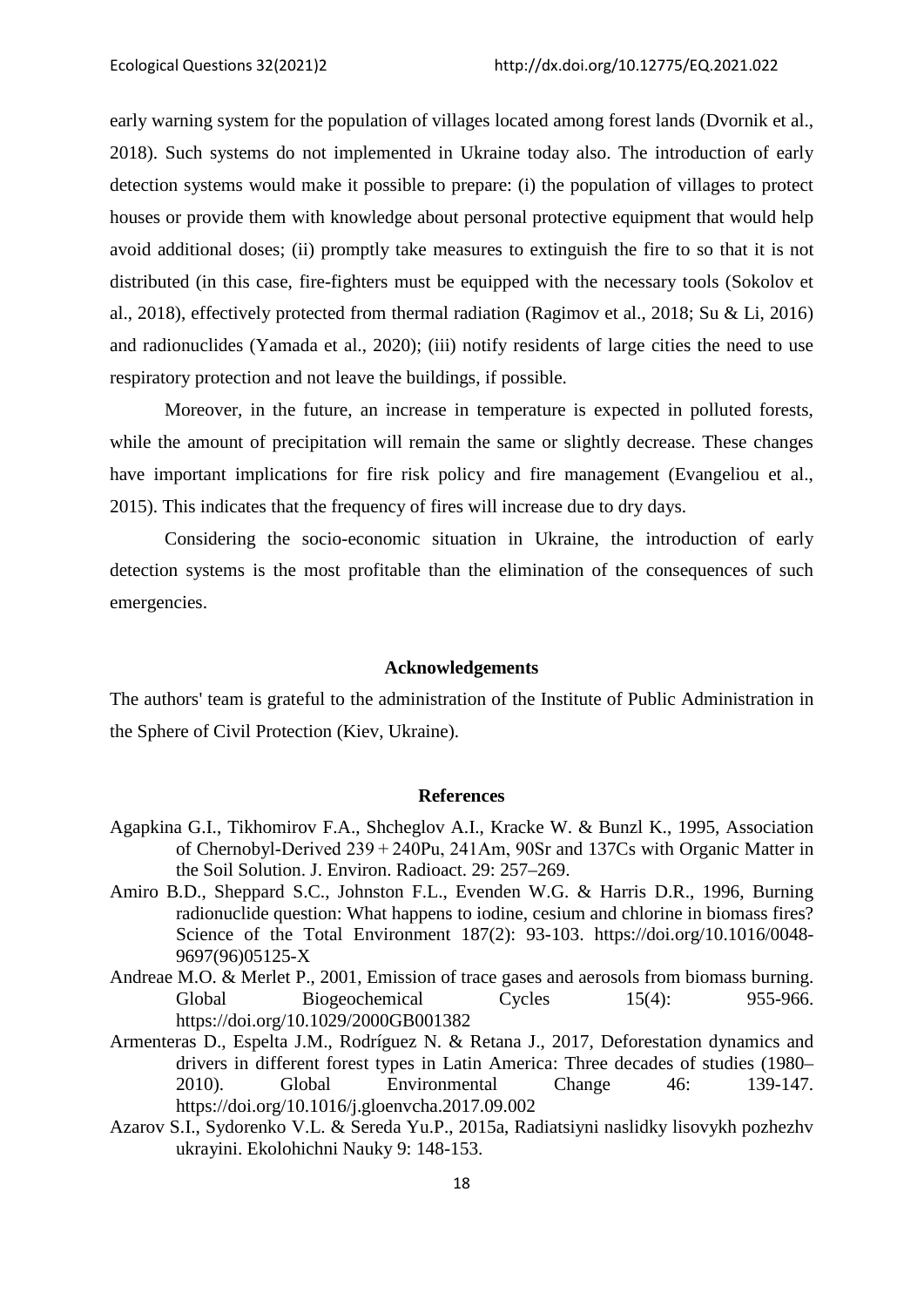- Azarov S.I., Sydorenko V.L. & Sereda Yu.P., 2015b, Otsinka radiatsiynoho ryzyku pry hasinni pozhezhi u Chornobylʹsʹkiy zoni. Ekolohichna bezpeka ta pryrodokorystuvannya 2(18): 12-20.
- Azarov S.I., Yeremenko S.A., Sydorenko V.L., Smirnova O.M., Biloshytsʹkyy M.V., VlasenkoYE.A., Prusʹkyy A.V., & Sereda YU.P. 2016, Naukovi zasady zakhystu naselennya i terytoriy vid naslidkiv lisovykh pozhezh z radiatsiyno nebezpechnymy faktoramy. TOV "Interdruk", Kyyiv, 203 pp. [https://lg.nmc.dsns.gov.ua/files/2019/9/14/NAUKOVI\\_ZASADI.pdf](https://lg.nmc.dsns.gov.ua/files/2019/9/14/NAUKOVI_ZASADI.pdf)
- Bertschi I.T., Jaffe D.A., Jaeglé L., Price H.U. & Dennison J.B., 2004, PHOBEA/ITCT 2002 airborne observations of transpacific transport of ozone, CO, volatile organic compounds, and aerosols to the northeast Pacific: Impacts of Asian anthropogenic and Siberian boreal fire emissions. Journal of Geophysical Research: Atmospheres 109(D23). http://dx.doi.org/10.1029/2003JD004200
- Cary G.J., Keane R.E., Gardner R.H., Lavorel S., Flannigan M., Davies I.D., Li Ch., Lenihan J.M., Rupp T.S. & Mouillot F., 2006, Comparison of the sensitivity of landscapefire-succession models to variation in terrain, fuel pattern, climate and weather. Landscape Ecology 21(1): 121-137. https://doi.org/10.1007/s10980-005-7302-9
- Chin M., Ginoux P., Kinne S., Torres O., Holben B.N., Duncan B.N., Martin R.V., Logan J.A., Higurashi A., Nakajima T., 2002, Tropospheric aerosol optical thickness from the GOCART model and comparisons with satellite and Sun photometer measurements. Journal of the Atmospheric Sciences 59(3): 461-483. https://doi.org/10.1175/1520-0469(2002)059<0461:TAOTFT>2.0.CO;2
- Chiu H.S., Huang P.J., Wuu J.L. & Wang J.J., 2013, Radioactivity inspection of Taiwan for food products imported from Japan after the Fukushima nuclear accident. Applied Radiation and Isotopes, 81: 356–357.
- Dimitrakopoulos A., Gogi C., Stamatelos G. & Mitsopoulos I., 2011, Statistical analysis of the fire environment of large forest fires  $(> 1000$  ha) in Greece. Polish Journal of Environmental Studies 20(2): 327-332.
- Dvornik A.A., Dvornik A.M., Korol R.A., Shamal N.V., Gaponenko S.O. & Bardyukova A.V., 2018, Potential threat to human health during forest fires in the Belarusian exclusion zone. Aerosol Science and Technology 52(8): 923-932. https://doi.org/10.1080/02786826.2018.1482408
- Dvornik A.A., Klementeva E.A. & Dvornik A.M., 2017, Assessment of 137Cs contamination of combustion products and air pollution during the forest fires in zones of radioactive contamination. Radioprotection 52(1): 29-36. DOI: 10.1051/radiopro/2016085
- Dushkin A.L. & Karpyshev A.V., 2005, U.S. Patent No. 6886640. Washington, DC: U.S. Patent and Trademark Office. https://patents.google.com/patent/US6886640B1/en.
- Evangeliou N. & Eckhardt S., 2020, Uncovering transport, deposition and impact of radionuclides released after the early spring 2020 wildfires in the Chernobyl Exclusion Zone. Scientific Reports 10(1): Article number: 10655. https://doi.org/10.1038/s41598-020-67620-3
- Evangeliou N., Balkanski Y., Cozic A., Hao W.M. & Møller A.P., 2014, Wildfires in Chernobyl-contaminated forests and risks to the population and the environment: A new nuclear disaster about to happen?. Environment International 73: 346-358. DOI: 10.1016/j.envint.2014.08.012
- Evangeliou N., Balkanski Y., Cozic A., Hao WeiMin, Mouillot F., Thonicke K., Paugam R., Zibtsev S., Mousseau T.A., Wang R., Poulter B., Petkov A., Yue C., Cadule P., Koffi B., Kaiser J.W. & Møller A.P., 2015, Fire Evolution in the Radioactive Forests of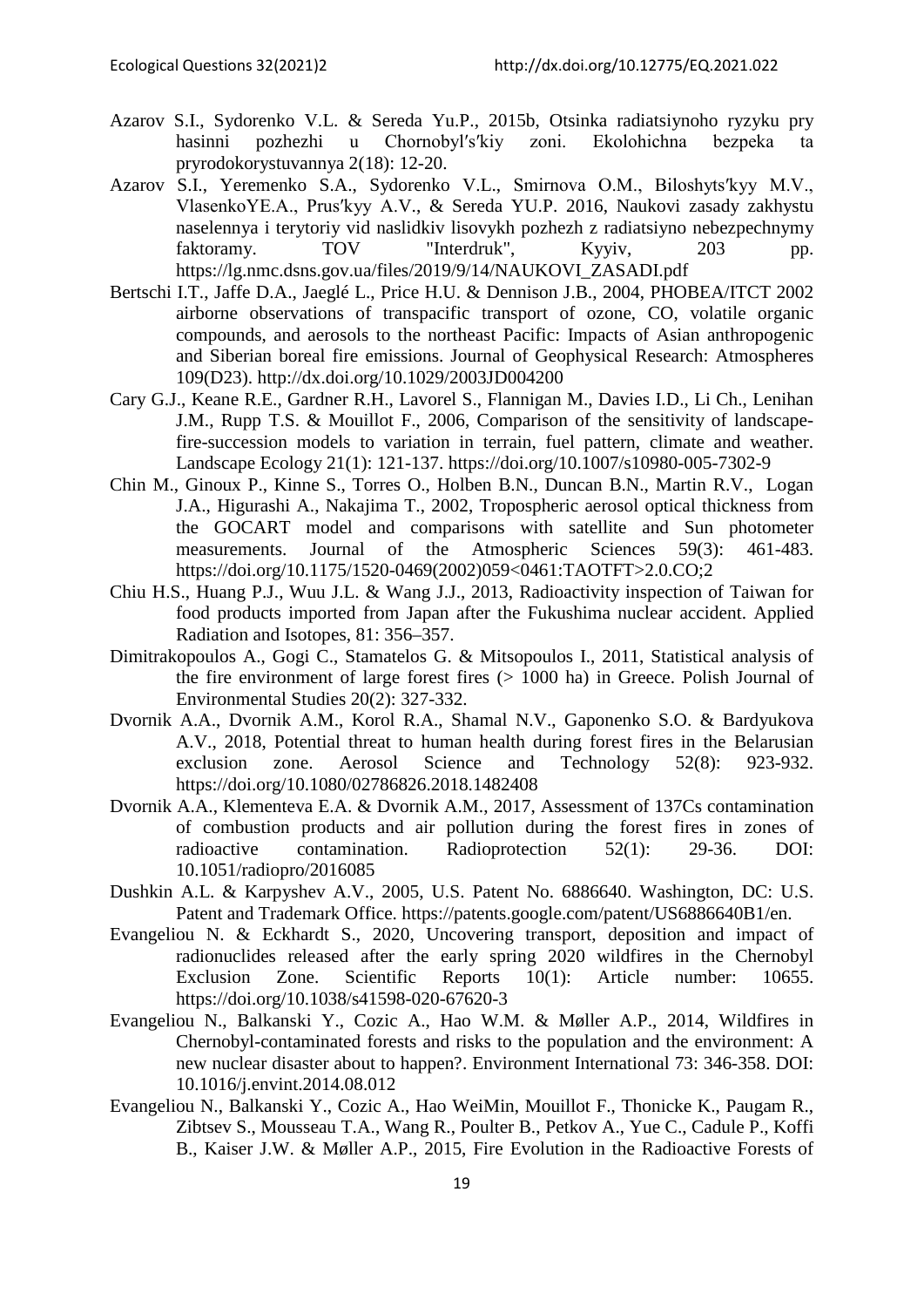Ukraine and Belarus: Future Risks for the Population and the Environment. Ecological Monographs 85: 49–72.

- Evangeliou N., Zibtsev S., Myroniuk V., Zhurba M., Hamburger T., Stohl A., Balkanski Y., Paugam R., Mousseau T. A., Møller A. P., Kireev S. I., 2016, Resuspension and atmospheric transport of radionuclides due to wildfires near the Chernobyl nuclear power plant in 2015: an impact assessment. Scientific Reports 6: Article number: 26062.
- Filipović-Vinceković N., Barišić D., Mašić N. & Lulić S., 1991, Distribution of fallout radionuclides through soil surface layer. Journal of Radioanalytical and Nuclear Chemistry 148(1): 53-62. https://doi.org/10.1007/bf02060546
- Finney M.A., Cohen J.D., McAllister S.S. & Jolly W.M., 2013, On the need for a theory of wildland fire spread. International Journal of Wildland Fire 22(1): 25-36. https://doi.org/10.1071/WF11117
- Fromm M.D. & Servranckx R., 2003, Transport of forest fire smoke above the tropopause by supercell convection. Geophysical Research Letters 30(10): 49-1. https://doi.org/10.1029/2002GL016820
- Garger E.K., Kashpur V., Paretzke H.G. & Tschiersch J., 1998, Measurement of resuspended aerosol in the Chernobyl area. Radiation and Environmental Biophysics 36(4): 275- 283. https://doi.org/10.1007/s004110050082
- Goldammer J.G., 2006, Global Forest Resources Assessment 2005. Thematic report on forest fires in the Central Asian Region and adjacent countries/FAO Fire Management Working Paper 16, 45 pp.
- Goldammer J.G., Statheropoulos M. & Andreae M.O., 2008, Impacts of vegetation fire emissions on the environment, human health, and security: a global perspective, [in:] A. Bytnerowicz, M. Arbaugh, A. Riebau, C. Andersen (eds), Developments in environmental science 8: 3-36. Elsevier B.V., ISSN: 1474-8177. DOI: 10.1016/S1474-8177(08)00001-6
- Gormley A.G., Bell T.L. & Possell M., 2020, Non-additive effects of forest litter on flammability. Fire 3(2): Article number: 12. https://doi.org/10.3390/fire3020012
- Grishin A.M. & Filkov A.I., 2005, Prognoz vozniknoveniya i rasprostraneniya lesnykh pozharov. "Praktika", Kemerovo, 202 pp.
- Hansen M.C., Potapov P.V., Moore R., Hancher M., Turubanova S.A., Tyukavina A., Thau D., Stehman S.V., Goetz S.J., Loveland T.R., Kommareddy A., Egorov A., Chini L., Justice C.O., Townshend J.R.G., 2013, High-resolution global maps of 21st-century forest cover change. Science 342(6160): 850-853. DOI: 10.1126/science.1244693
- Hao W.M., Bondarenko O.O., Zibtsev S. & Hutton D., 2008, Chapter 12 Vegetation Fires, Smoke Emissions, and Dispersion of Radionuclides in the Chernobyl Exclusion Zone, [in:] A. Bytnerowicz, M.J. Arbaugh, A.R. Riebau, C. Andersen (eds). Developments in Environmental Science, Volume 8, pp. 265-275. Elsevier, ISSN 1474-8177, ISBN 9780080556093. https://doi.org/10.1016/S1474-8177(08)00012-0.
- Hashimoto S., Ugawa S., Nanko K. & Shichi K., 2012, The total amounts of radioactively contaminated materials in forests in Fukushima, Japan. Scientific Reports 2(1): 1-5. https://doi.org/10.1038/srep00416
- Herasymenko V., Pertsovyi I. & Rozputnyi O., 2018, Assessment of the radiation safety of the rural population of the Central forest-steppe of Ukraine in the remote period after the Chernobyl catastrophe. Technology Transfer: fundamental principles and innovative technical solutions, 2018, 30-33. DOI: 10.21303/2585-6847.2018.00768
- IAEA (International Atomic Energy Agency), 2001, Present and Future Environmental Impact of the Chernobyl Accident: Study Monitored by an International Advisory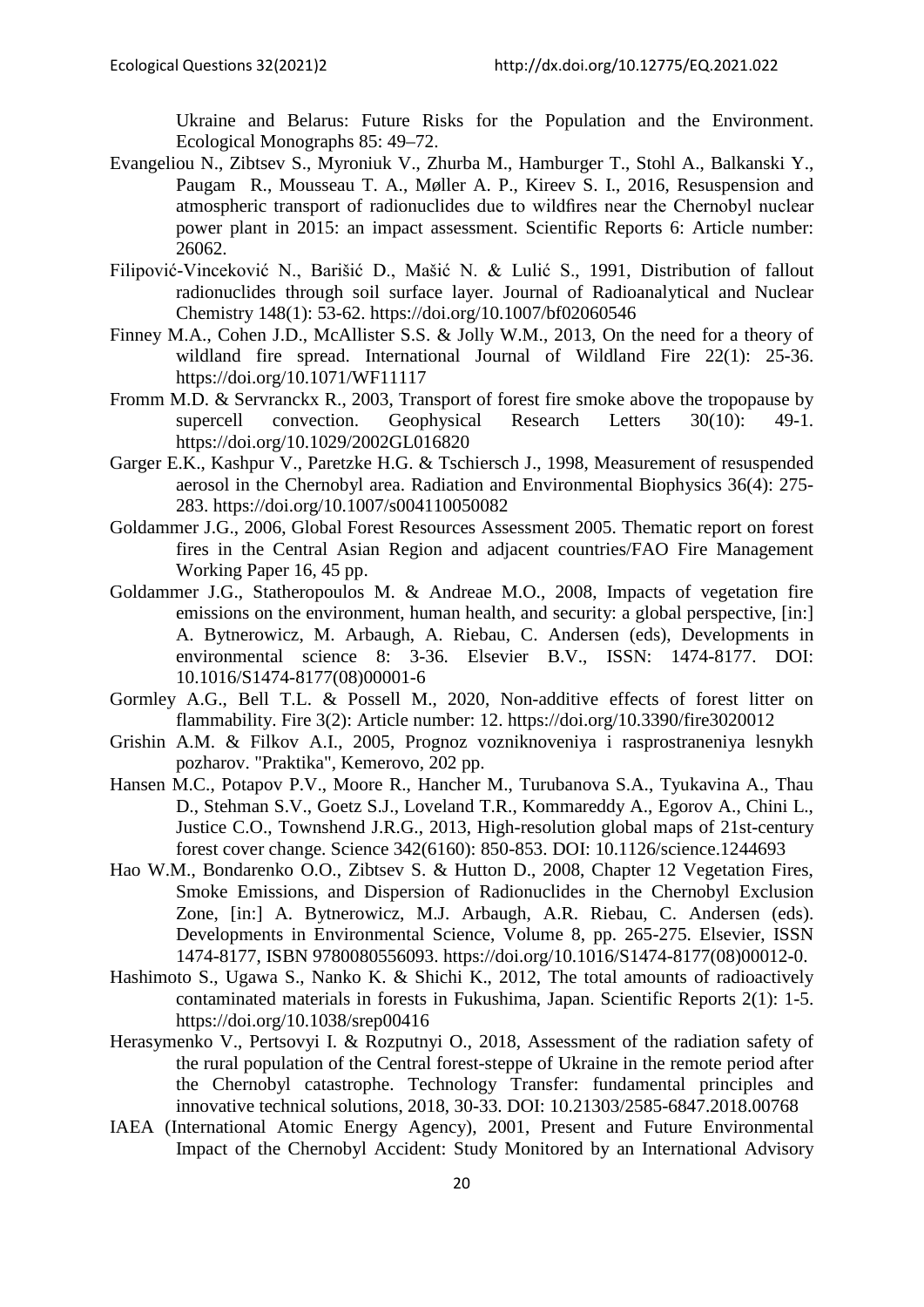Committee Under the Project Management of the Institut de Protection et de Surete Nucleaire (IPSN), France. International Atomic Energy Agency.

- Ipatyev V., Bulavik I., Baginsky V., Goncharenko G. & Dvornik A., 1999, Forest and Chernobyl: Forest Ecosystems after the Chernobyl Nuclear Power Plant Accident: 1986–1994. J. Environ. Radioact. 42: 9–38
- Itthipoonthanakorn T., Krisanangkura P. & Udomsomporn S., 2013, The study on radioactive contamination in foodstuffs imported from Japan after the Fukushima accident. Journal of Radioanalytical Nuclear Chemistry 297(3): 419–421
- Jones M.W., Smith A., Betts R., Canadell J.G., Prentice I.C. & Le Quéré C., 2020, Climate change increases risk of wildfires. ScienceBrief Review 116, Article number 117.
- Kashparov V.A., Levchuk S.E., Otreshko L.N. & Maloshtan I.M., 2013, Contamination of agricultural production with 90Sr in Ukraine at the late phase of the Chernobyl accident. Radiatsionnaia Biologiia, Radioecologiia 53(6): 639-650.
- Kganyago M., Govender K., Shikwambana L. & Sivakumar V., 2021, Study on blazing wildfires at the outeniqua pass in South Africa during the october/november 2018 period. Remote Sensing Applications: Society and Environment 21: Article number 100464. https://doi.org/10.1016/j.rsase.2020.100464
- Khan N.A., Ahmed S., Vambol S., Vambol V. & Farooqi I.H., 2019a, Field hospital wastewater treatment scenario. Ecological Questions 30(3): 57-69. DOI: 10.12775/EQ.2019.022
- Khan N.A., Khan S.U., Ahmed S., Farooqi I.H., Hussain A., Vambol S. & Vambol V., 2019b, Smart ways of hospital wastewater management, regulatory standards and conventional treatment techniques: a short review. Smart and Sustainable Built Environment. https://doi.org/10.1108/SASBE-06-2019-0079
- Korytchenko K., Sakun О., Dubinin D., Khilko Y., Slepuzhnikov E., Nikorchuk A. & Tsebriuk I., 2018, Experimental investigation of the fire-extinguishing system with a gas-detonation charge for fluid acceleration. Eastern-European Journal of Enterprise Technologies 3(5): 47-54.
- Krasnov V.L., Orlov O.O. & Landin V.P., 2007, Suchasna radiolohichna sytuatsiya v lisakh ukrayinsʹkoho Polissya. Lisivnytstvo i Ahrolisomelioratsiya 111: 203–213.
- Kurbatskiy N.P., 1962, Tekhnika i taktika tusheniya lesnykh pozharov [Technique and tactics of forest fires fighting]. Academy of Science of the USSR, Moscow, 154 pp.
- Kyyivsʹka oblastʹ: ryatuvalʹnyky likvidovuyutʹ pozhezhu na terytoriyi spetsialʹnoho kombinatu "Chornobylʹsʹka pushcha". http://www.mns.gov.ua/news/39133.html
- Labunska I., Levchuk S., Kashparov V., Holiaka D., Yoschenko L., Santillo D. & Johnston P., 2021, Current radiological situation in areas of Ukraine contaminated by the Chornobyl accident: Part 2. Strontium-90 transfer to culinary grains and forest woods from soils of Ivankiv district. Environment International 146: Article number 106282. https://doi.org/10.1016/j.envint.2020.106282
- Lavoué D., Liousse C., Cachier H., Stocks B.J. & Goldammer J.G., 2000, Modeling of carbonaceous particles emitted by boreal and temperate wildfires at northern latitudes. Journal of Geophysical Research: Atmospheres 105(D22): 26871-26890. https://doi.org/10.1029/2000JD900180.
- Lihtarov I.A., Kovgan L.M. & Vasylenko V.V., 2012, General dosimetry certification and results of whole body counter monitoring in the settlements contaminated after the Chernobyl accident. Data on 2011, Collection 14 (in Ukrainian). Ministry of Health Protection of Ukraine, Kyiv.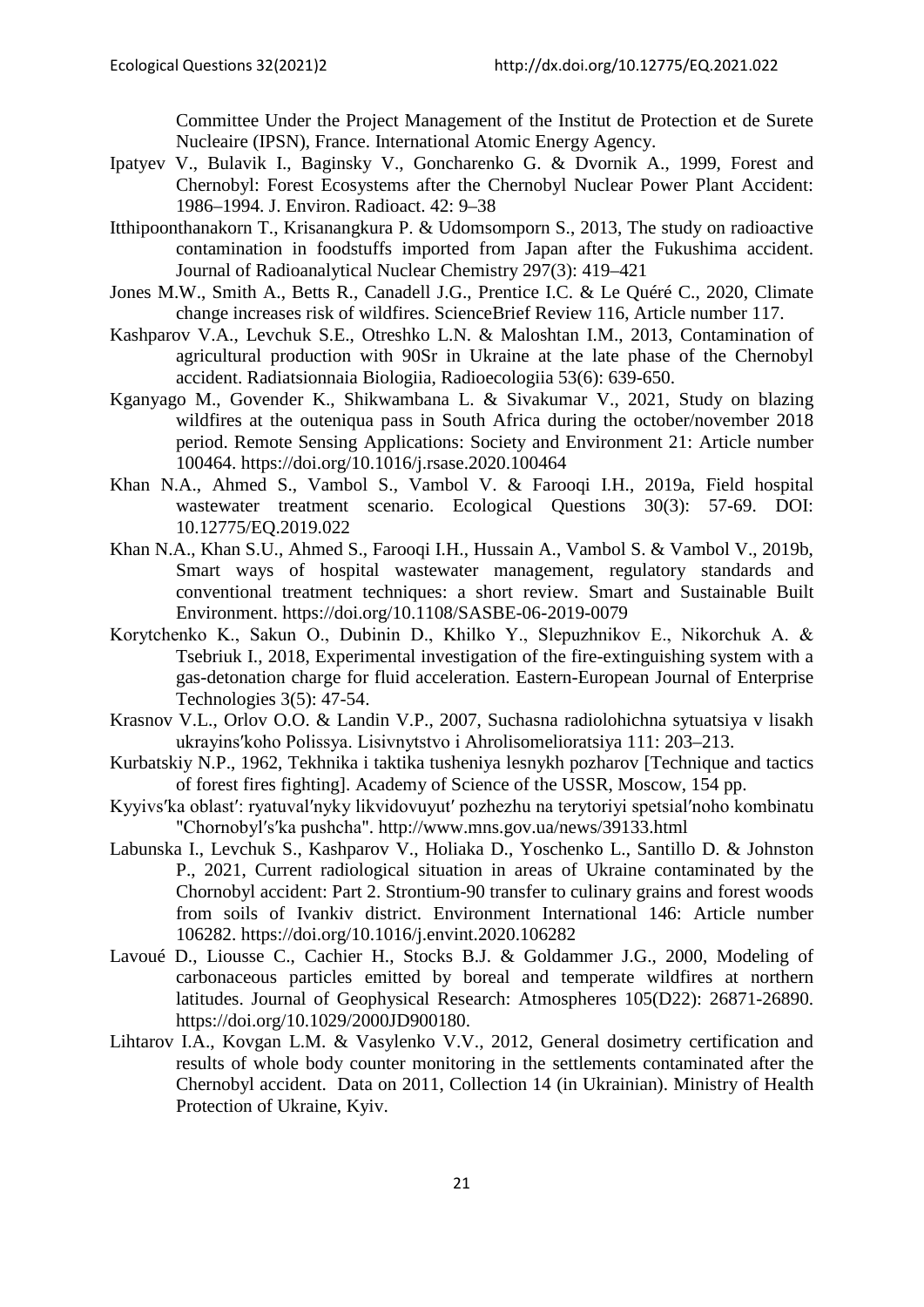- MAGATE, 2008, Ekologicheskiye posledstviya avarii na Chernobyl'skoy AES i ikh preodoleniye: dvadtsatiletniy opyt. Doklad ekspertnoy gruppy "Ekologiya" Chernobyl'skiy forum. MAGATE, Vena, 180 pp.
- McDowell N., Pockman W.T., Allen C.D., Breshears D.D., Cobb N., Kolb T., Plaut J., Sperry J., West A., Williams D.G., Yepez E.A., 2008, Mechanisms of plant survival and mortality during drought: why do some plants survive while others succumb to drought? New Phytologist 178(4): 719-739.
- Millán M.M., Estrela M.J. & Badenas C., 1998, Synoptic analysis of meteorological processes relevant to forest fire dynamics on the Spanish Mediterranean coast, [in:] J.M. Moreno (ed.), Large forest fires, p. 1-30. Backhuys Publishers, Leiden.
- MNS Ukrayiny, Natsionalʹna dopovidʹ pro stan tekhnohennoyi ta pryrodnoyi bezpeky v Ukrayini. Ofitsiynyy sayt. http://www.mns.gov.ua.
- Modugno S., Balzter H., Cole B. & Borrelli P., 2016, Mapping regional patterns of large forest fires in Wildland–Urban Interface areas in Europe. Journal of Environmental Management 172: 112-126. https://doi.org/10.1016/j.jenvman.2016.02.013
- Mousseau T.A., Milinevsky G., Kenney-Hunt J. & Møller A.P., 2014, Highly reduced mass loss rates and increased litter layer in radioactively contaminated areas. Oecologia 175(1): 429-437. https://doi.org/10.1007/s00442-014-2908-8
- Mozaffari N., Mozaffari N., Elahi S.M., Vambol S., Vambol V., Khan N.A. & Khan N., 2021, Kinetics study of CO molecules adsorption on Al2O3/Zeolite composite films prepared by roll-coating method. Surface Engineering 37(3): 390-399. https://doi.org/10.1080/02670844.2020.1768628
- Nihei N., 2013, Radioactivity in agricultural products in Fukushima, [in:] Agricultural Implications of the Fukushima Nuclear Accident, p. 73-85. Springer, Tokyo,
- NRBU, 2000, Normy radiatsiynoyi bezpeky Ukrayiny; dopovnennya: Radiatsiynyy zakhyst vid dzherel potentsiynoho oprominennya (NRBU-97/D-2000). <https://zakon.rada.gov.ua/rada/show/v0116488-00#Text>
- Ragimov S., Sobyna V., Vambol S., Vambol V., Zakora A., Strejekurov E., Shalomov V., 2018, Physical modelling of changes in the energy impact on a worker taking into account high-temperature radiation. Journal of Achievements in Materials and Manufacturing Engineering 91(1): 27-33. DOI: 10.5604/01.3001.0012.9654.
- Salbu B., Kashparov V., Lind O.C., Garcia-Tenorio R., Johansen M.P., Child D.P., Roos P., Sancho C., 2018, Challenges associated with the behaviour of radioactive particles in the environment. Journal of Environmental Radioactivity 186: 101-115. https://doi.org/10.1016/j.jenvrad.2017.09.001
- Smith J.T., Beresford N.A., 2005, Radioactive fallout and environmental transfers, [in:] Chernobyl — Catastrophe and Consequences, p. 35-80. Springer Praxis Books, Springer, Berlin, Heidelberg. https://doi.org/10.1007/3-540-28079-0\_2
- Smith F.B. & Clark M.J., 1989, Transport and deposition of airborne debris from the Chernobyl nuclear power plant accident with special emphasis on the consequences to the United Kingdom. Meteorological Office Scientific Paper, Vol. 42, 59 pp. ISBN: 0114003580.<https://www.osti.gov/etdeweb/biblio/5650933>
- Sokolov D., Sobyna V., Vambol S. & Vambol V., 2018, Substantiation of the choice of the cutter material and method of its hardening, working under the action of friction and cyclic loading. Archives of Materials Science and Engineering 94(2): 49-54. DOI: 10.5604/01.3001.0012.8658.
- Stocks B.J., Mason J.A., Todd J.B., Bosch E.M., Wotton B.M., Amiro B.D., Flannigan M.D., Hirsch K.G., Logan K.A., Martell D.L., Skinner W.R., 2002, Large forest fires in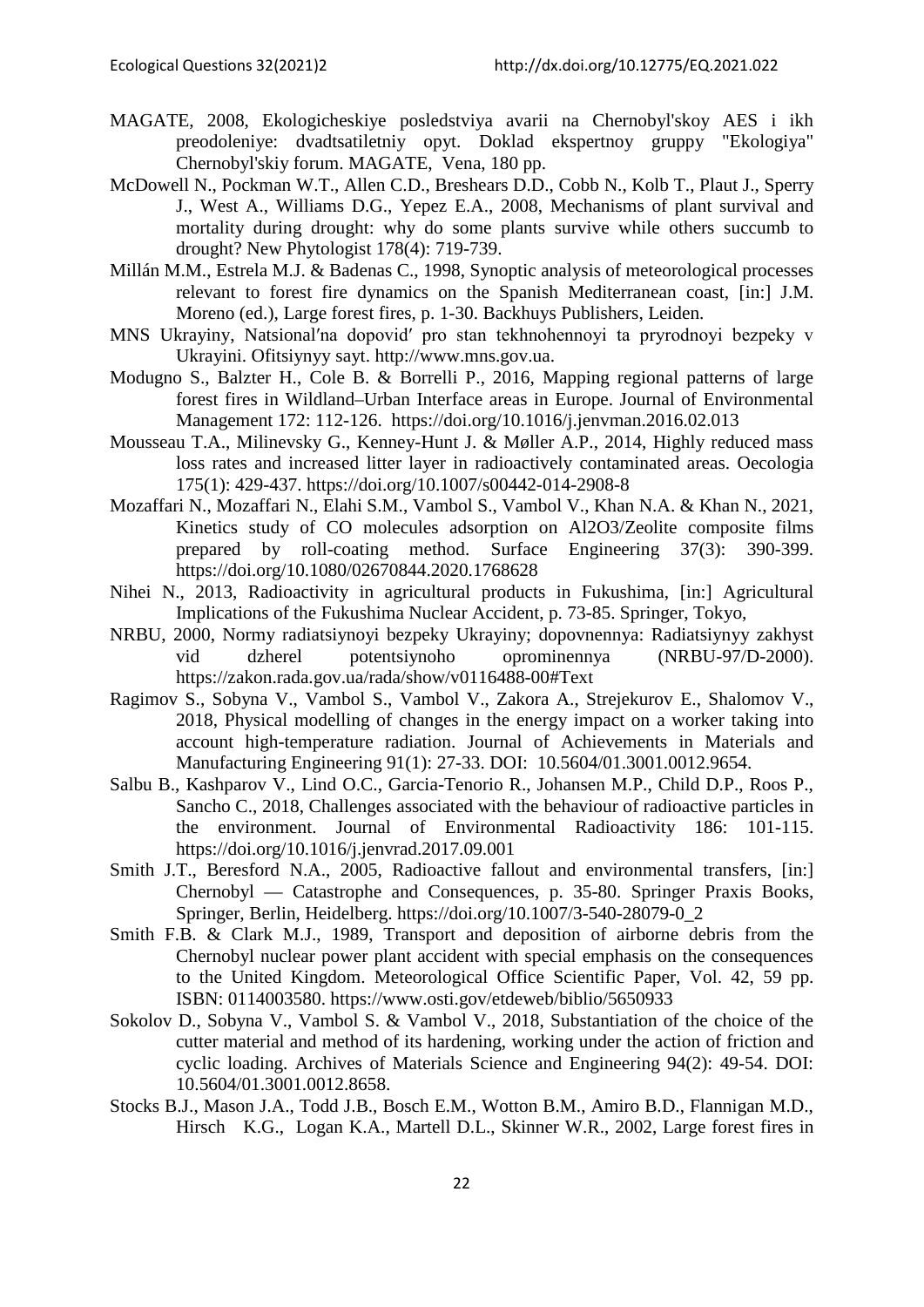Canada, 1959–1997. Journal of Geophysical Research: Atmospheres 107(D1), FFR 5-1-FFR 5-12. https://doi.org/10.1029/2001JD000484

- Su Y. & Li J., 2016, Development of a test device to characterize thermal protective performance of fabrics against hot steam and thermal radiation. Measurement Science and Technology 27(12): Article number 125904. https://doi.org/10.1088/0957-0233/27/12/125904
- Syarbaini S., Makhsun M., Wahyudi W., Syahrial S. & Jasmiyati J., 2019, Release of radioactive particulates into the Air during Forest Fire in Riau Province, Indonesia. Atom Indonesia 45(2): 81-87. https://doi.org/10.17146/aij.2019.82
- Tonini M., Pereira M.G., Parente J. & Orozco C.V., 2017, Evolution of forest fires in Portugal: from spatio-temporal point events to smoothed density maps. Natural Hazards 85(3): 1489-1510. DOI: 10.1007/s11069-016-2637-x
- Tsytsura A.A. & Starokozheva Ye.A., 1999, O primenimosti mekhanokhimicheskogo podkhoda k opisaniyu protsessa geterokoagulyatsii pylevykh aerozoley dispergirovannymi zhidkostyami. Vestnik Orenburgskogo gosudarstvennogo universiteta 1: 37-44.
- Vambol S.A., 2013, Sistemy upravleniya ekologicheskoy bezopasnost'yu, kotoryye ispol'zuyut mnogofaznyye dispersnyye struktury (monografiya). Natsional'nyy aerokosmicheskiy universitet im. N.Ye. Zhukovskogo "KHAI", Khar'kov, 204 pp.
- Vambol S., Vambol V., Sobyna V., Koloskov V. & Poberezhna, L., 2018, Investigation of the energy efficiency of waste utilization technology, with considering the use of lowtemperature separation of the resulting gas mixtures. Energetika 64(4): 186-195. https://doi.org/10.6001/energetika.v64i4.3893
- Vambol S., Vambol V., Sundararajan M. & Ansari I., 2019a, The nature and detection of unauthorized waste dump sites using remote sensing. Ecological Questions 30(3): 43-55. DOI: 10.12775/EQ.2019.018
- Vambol S., Vambol V. & Al-Khalidy, K.A.H., 2019b, Experimental study of the effectiveness of water-air suspension to prevent an explosion. Journal of Physics: Conference Series Vol. 1294, No. 7, Article number: 072009. IOP Publishing. https://doi.org/10.1088/1742-6596/1294/7/072009
- Van Mantgem P.J. & Stephenson N.L., 2007, Apparent climatically induced increase of tree mortality rates in a temperate forest. Ecology Letters 10(10): 909-916.
- Wagner C.V., 1977, Conditions for the start and spread of crown fire. Canadian Journal of Forest Research 7(1): 23-34. https://doi.org/10.1139/x77-004
- Woodhead D.S., 1973, Levels of radioactivity in the marine environment and the dose commitment to marine organisms, [in:] Radioactive contamination of the marine environment. IAEA, Vienna, Austria.
- Yamada K., Yamaguchi I., Urata H. & Hayashida N., 2020, Survey of awareness of radiation disasters among firefighters in a Japanese prefecture without nuclear power plants. PloS one 15(7): e0236640. https://doi.org/10.1371/journal.pone.0236640
- Yang X., Yu Y., Hu H. & Sun L., 2018, Moisture content estimation of forest litter based on remote sensing data. Environmental Monitoring and Assessment 190(7): Article number: 421.<https://doi.org/10.1007/s10661-018-6792-2>
- Yoschenko V.I., Kashparov V.A., Protsak V.P., Lundin S.M., Levchuk S.E., Kadygrib A.M., Zvarich S.I., Khomutinin Yu.V., Maloshtan I.M., Lanshin V.P., Kovtun M.V., Tschiersch J., 2006, Resuspension and redistribution of radionuclides during grassland and forest fires in the Chernobyl exclusion zone, part I. Fire experiments. Journal of Environmental Radioactivity 86(2): 143-163. DOI: 10.1016/j.jenvrad.2005.08.003